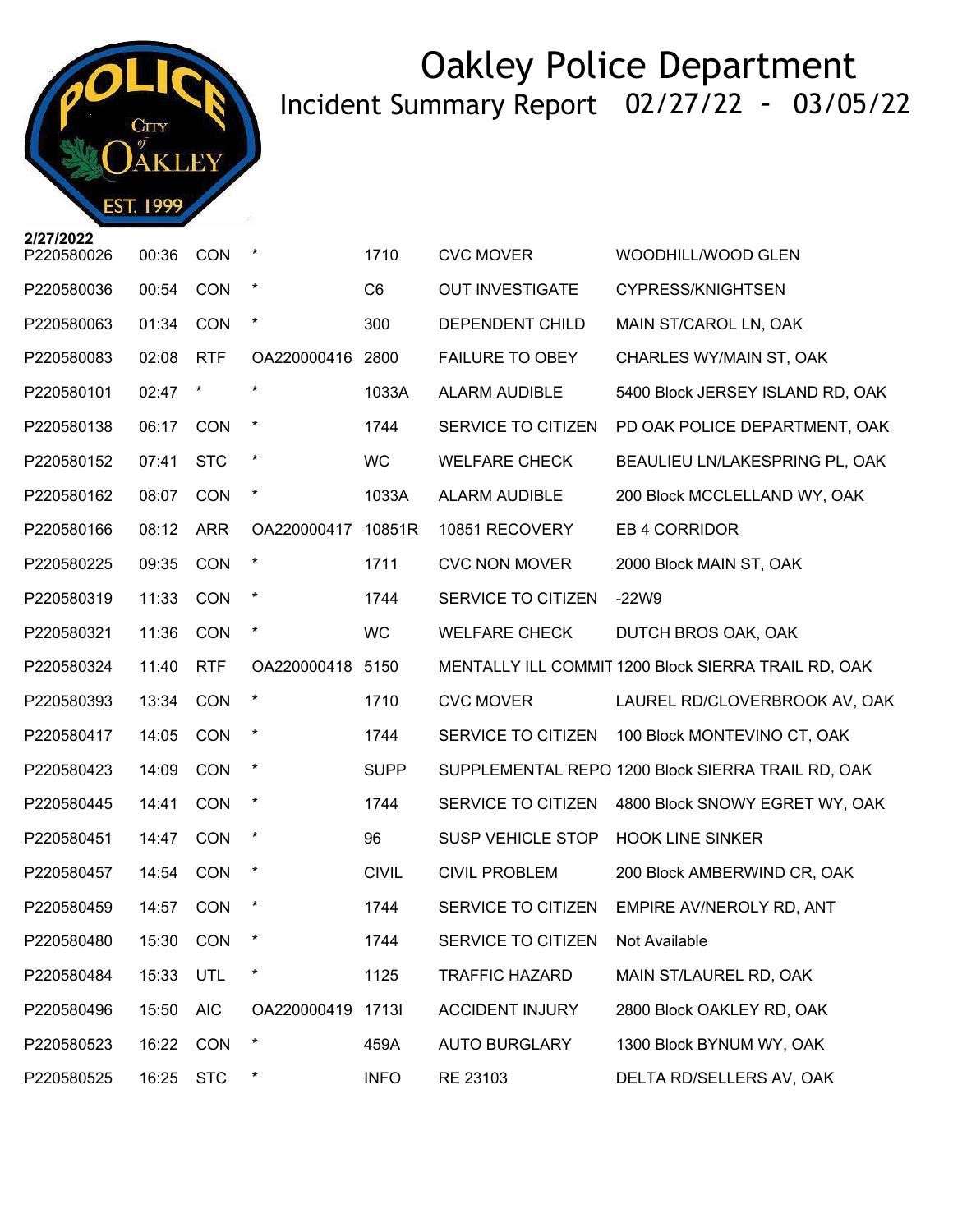

| P220580526 | 16:29     | <b>RTF</b>  | OA220000420 4872 |               |                          | GRAND THEFT PURSE GROCERY OUTLET OAK, OAK     |
|------------|-----------|-------------|------------------|---------------|--------------------------|-----------------------------------------------|
| P220580545 | 16:56     | UTL         | $\star$          | 911UNK        | 911 HANGUP               | WOODRIDGE PL/WOODGLEN DR, OAK                 |
| P220580546 | 16:58     | <b>ARR</b>  | OA220000421      | 1701          |                          | OTHER MISDEMEANOF 800 Block RIVERROCK DR, OAK |
| P220580548 | 16:59     | UTL         |                  | 488           | PETTY THEFT              | 2100 Block LAUREL RD, OAK                     |
| P220580553 | 17:16     | <b>CON</b>  |                  | 1734          | <b>CIVIL</b>             | 100 Block WOODRIDGE PL, OAK                   |
| P220580565 | 17:40     | UTL         | $\ast$           | 911UNK        | 911 HANGUP               | 50 Block CAROL LN, OAK                        |
| P220580594 | 18:40     | <b>CON</b>  | $\star$          | WC            | <b>WELFARE CHECK</b>     | Not Available                                 |
| P220580607 | 18:55     | <b>RTF</b>  | OA220000422 1734 |               | <b>CIVIL</b>             | 400 Block AVANTI WY, OAK                      |
| P220580673 | 20:30     | <b>RTF</b>  | $\star$          | 1739          |                          | SUPPLEMENTAL REPO OHARA PARK SCHOOL, OAK      |
| P220580683 | 20:32     | CON         | $\ast$           | 1744          | SERVICE TO CITIZEN       | 500 Block SODA ROCK PL, OAK                   |
| P220580693 | 20:56     | CON         | $\ast$           | 1711          | <b>CVC NON MOVER</b>     | MAIN ST/3RD ST, OAK                           |
| P220580697 | 21:06     | CAN         | $\ast$           | <b>911UNK</b> | 911 HANGUP               | 1200 Block QUAIL VALLEY RUN, OAK              |
| P220580701 | 21:13     | <b>CON</b>  | $\star$          | 1196          | <b>SUSP VEHICLE STOP</b> | WILBUR/BRIDGEHEAD                             |
| P220580703 | 21:19 STC |             | $\star$          | 1715          | SUSP VEHICLE STOP        | LAUREL RD/MERCEDES LN, OAK                    |
| P220580715 | 21:39     | <b>CON</b>  | $\star$          | 1711          | <b>CVC NON MOVER</b>     | CARPENTER RD/OHARA AV, OAK                    |
| P220580729 | 22:02     | <b>UNF</b>  | $\ast$           | 415P          | <b>LOUD PARTY</b>        | 50 Block SUGARBUSH CT, OAK                    |
| P220580735 | 22:10 STC |             | $\star$          | 1715          | <b>SUSP VEHICLE STOP</b> | <b>STARBUCKS MAIN/BRIDGE</b>                  |
| P220580748 | 22:39     | UTL         | $\star$          | 23103         | <b>RECKLESS DRIVING</b>  | ROSE AV/CARPENTER RD, OAK                     |
| P220580752 | 22:55     | <b>CON</b>  | $\ast$           | 1715          | SUSP VEHICLE STOP        | <b>GHERINGER ELEM</b>                         |
| P220580765 | 23:33 CON |             | $\star$          | 1711          | <b>CVC NON MOVER</b>     | EMPIRE AV/LAUREL RD, OAK                      |
| P220580769 |           | 23:42 CON * |                  | <b>SCIRC</b>  |                          | SUSPICIOUS CIRCUMS 2100 Block LAUREL RD, OAK  |
| 2/28/2022  |           |             |                  |               |                          |                                               |
| P220590009 | 00:09     | CON         |                  | 1711          | <b>CVC NON MOVER</b>     | LAUREL RD/LIVE OAK AV, OAK                    |
| P220590017 | 00:19     | <b>CON</b>  | $\ast$           | SS            | Subject Stop             | RALEYS OAK, OAK                               |
| P220590018 | 00:20     | <b>CIT</b>  |                  | 1711          | <b>CVC NON MOVER</b>     | W CYPRESS RD/ORCHARD PARK DR, OAK             |
| P220590028 | 01:00     | <b>CON</b>  | $\ast$           | 1710          | <b>CVC MOVER</b>         | CHEVRON OHARA/MAIN                            |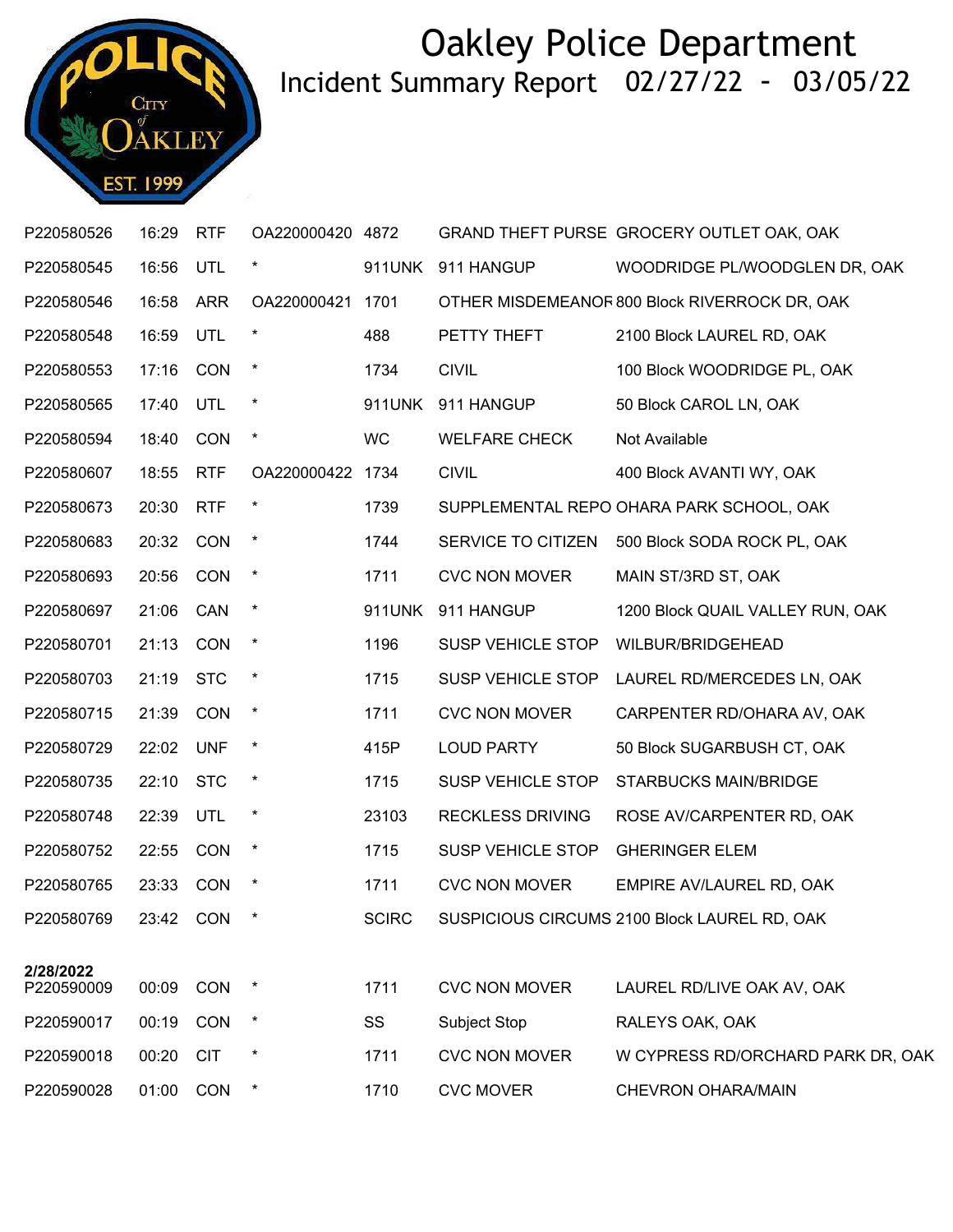

| P220590085 | 04:22     | <b>CON</b> | $\star$          | 1744   | SERVICE TO CITIZEN                  | 1800 Block LOCKE CT, OAK                         |
|------------|-----------|------------|------------------|--------|-------------------------------------|--------------------------------------------------|
| P220590087 | 04:25     | UTL        | $\ast$           | 1732   |                                     | SUSP CIRCUMSTANCE 40 Block CAROL LN, OAK         |
| P220590088 | 04:43     | <b>RTF</b> | OA220000423      | WC     | <b>WELFARE CHECK</b>                | CHEVRON OAK X MAIN, OAK                          |
| P220590137 | 07:33     | <b>STC</b> | $\ast$           | 1702   | PATROL REQUEST                      | OHARA PARK SCHOOL, OAK                           |
| P220590138 | 07:38     | <b>CON</b> | $\ast$           | 1744   | SERVICE TO CITIZEN                  | OAKLEY ELEMENTRY SCHOOL, OAK                     |
| P220590155 | 07:51     | <b>STC</b> | $\ast$           | 1059   | SECURITY CHECK                      | <b>GEHRINGER ELEMENTARY</b>                      |
| P220590187 | 08:25     | CON        | $\ast$           | 1745   | <b>OUT MISC</b>                     | PD OAK POLICE DEPARTMENT, OAK                    |
| P220590203 | 08:38     | CON        | $\star$          | 1744   | SERVICE TO CITIZEN                  | Not Available                                    |
| P220590218 | 08:56     | <b>CON</b> | $\ast$           | 1734   | <b>CIVIL</b>                        | 4700 Block LA VISTA DR, OAK                      |
| P220590268 | 09:44     | <b>RTF</b> | OA220000424      | 1664   |                                     | VIOLATION RESTRAINII 4700 Block BAYSIDE WY, OAK  |
| P220590342 | 10:48     | CON        | $\star$          | 1712   | <b>PARKER</b>                       | 1100 Block DONATELLO WY, OAK                     |
| P220590352 | 10:55     | <b>CIT</b> | $\ast$           | 1712   | <b>PARKER</b>                       | 1100 Block DONATELLO WY, OAK                     |
| P220590363 | 11:11     | <b>CON</b> | $\ast$           | 1745   | <b>OUT MISC</b>                     | PD OAK POLICE DEPARTMENT, OAK                    |
| P220590380 | 11:24     | <b>RTF</b> | OA220000425      | 10851  | <b>VEHICLE THEFT</b>                | 5600 Block MAIN ST, OAK                          |
| P220590391 | 11:35     | <b>CON</b> | $\star$          | 10851  | <b>VEHICLE THEFT</b>                | BRIDGEHEAD RD/WILBUR AV, OAK                     |
| P220590393 | 11:38     | <b>CON</b> | $\ast$           | 1734   | <b>CIVIL</b>                        | 30 Block MADEIRA CT, OAK                         |
| P220590408 | 11:50     | <b>RTF</b> | OA220000426      | 288    | <b>CHILD MOLEST</b>                 | 1200 Block FETZER LN, OAK                        |
| P220590422 | 12:04     | <b>CON</b> | $\star$          | 1730   | <b>MEDICAL HOSPITAL</b>             | BLACK BEAR DINER, OAK                            |
| P220590435 | 12:18     | CON        | $\ast$           | 1744   | SERVICE TO CITIZEN                  | 40 Block CAROL LN, OAK                           |
| P220590452 | 12:33     | UTL        | $\ast$           | 1719   | SUSP PERSON STOP                    | 50 Block CAROL LN, OAK                           |
| P220590458 | 12:37     | <b>CON</b> | $\ast$           | 1744   | SERVICE TO CITIZEN                  | PD OAK POLICE DEPARTMENT, OAK                    |
| P220590466 | 12:48 STC |            | $\ast$           | 1744   |                                     | SERVICE TO CITIZEN PD OAK POLICE DEPARTMENT, OAK |
| P220590520 | 13:37     | UTL        | $\ast$           | 415    | DISTURBING THE PEAC RALEYS OAK, OAK |                                                  |
| P220590560 | 14:15     | UTL        | $\ast$           | 911UNK | 911 HANGUP                          | 10 Block DOBSON CT, OAK                          |
| P220590569 | 14:26     | <b>CON</b> | $\ast$           | 1744   | SERVICE TO CITIZEN                  | Not Available                                    |
| P220590571 | 14:28     | <b>RTF</b> | OA220000427 5150 |        |                                     | MENTALLY ILL COMMIT 400 Block BRISTOL CT, OAK    |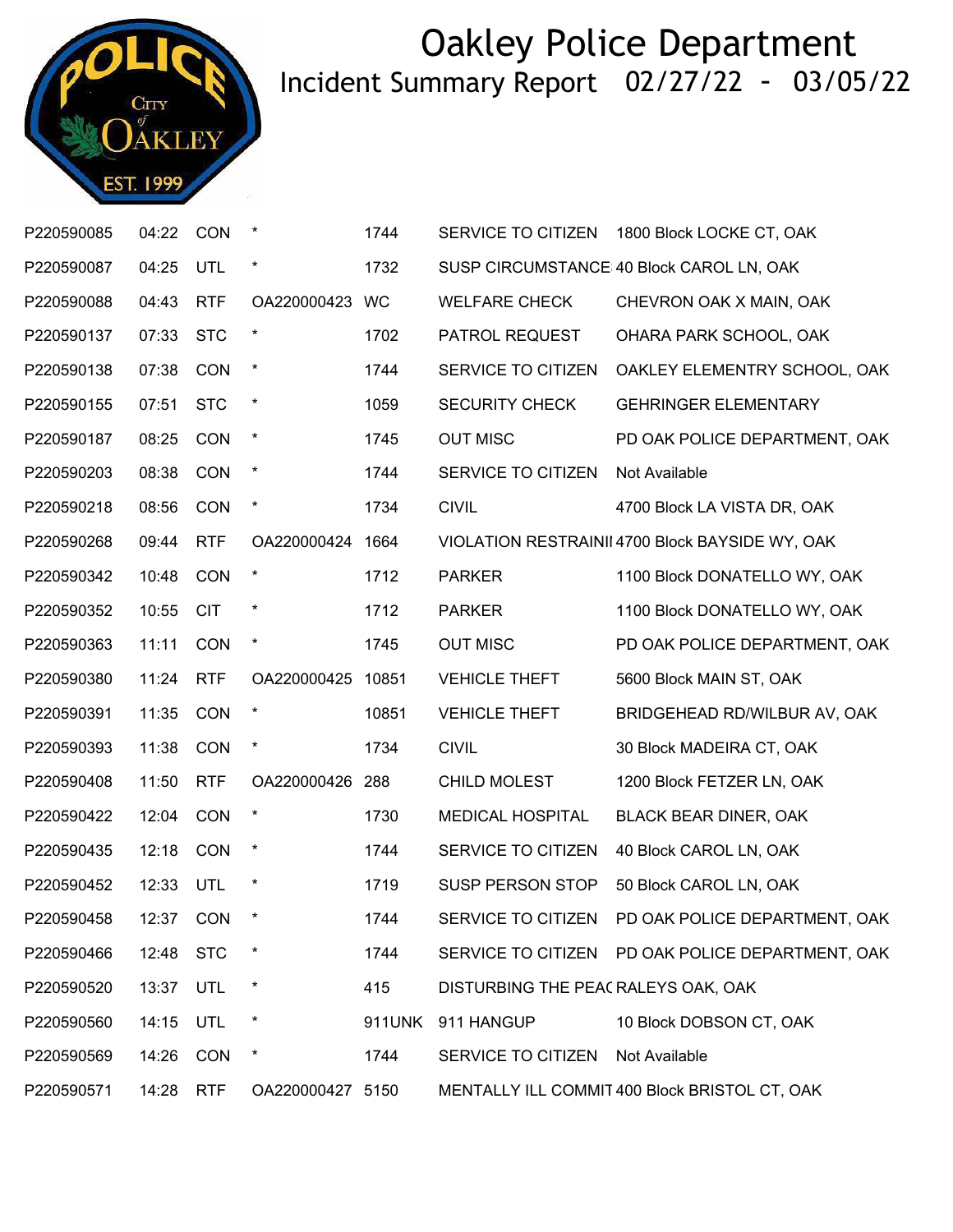

| P220590578 | 14:35 CON |            |                   | <b>WC</b> | <b>WELFARE CHECK</b>                      | 1800 Block LOCKE CT, OAK                     |
|------------|-----------|------------|-------------------|-----------|-------------------------------------------|----------------------------------------------|
| P220590619 | 15:18 STC |            | $\star$           | 1744      | SERVICE TO CITIZEN                        | NEROLY RD/ALMONDWOOD PL, OAK                 |
| P220590669 | 16:11     | UTL        | $^\star$          | 1738      | <b>OUTSIDE ASSIST</b>                     | 1100 Block QUAILTRAIL RD, KNI                |
| P220590691 | 16:42 STC |            | $\star$           | 1744      | SERVICE TO CITIZEN                        | 4600 Block BAYSIDE WY, OAK                   |
| P220590719 | 17:22 RTF |            | OA220000428 594   |           | VANDALISM                                 | 2100 Block VERONA AV, OAK                    |
| P220590721 | 17:27     | CON        | $\star$           | 1744      | SERVICE TO CITIZEN                        | 1800 Block LOCKE CT, OAK                     |
| P220590730 | 17:41 STC |            | $\star$           | 415M      | <b>LOUD MUSIC</b>                         | 800 Block CHIANTI WY, OAK                    |
| P220590738 | 17:51     | <b>CON</b> | $\star$           | 1711      | <b>CVC NON MOVER</b>                      | MAIN ST/BIG BREAK RD, OAK                    |
| P220590746 | 18:03 STC |            | $\ast$            | 1744      | SERVICE TO CITIZEN                        | BROWN RD/THISTLE CT, OAK                     |
| P220590774 | 18:40 CON |            | $\star$           | 1744      | SERVICE TO CITIZEN                        | UNK LOC IN OAKLEY                            |
| P220590776 | 18:46     | <b>RTF</b> | OA220000429 2800  |           | <b>FAILURE TO OBEY</b>                    | WINCHESTER/                                  |
| P220590777 | 18:50     | UTL        | $\star$           | 415M      | <b>LOUD MUSIC</b>                         | 800 Block CHIANTI WY, OAK                    |
| P220590787 | 18:59     | <b>RTF</b> | OA220000430 245   |           |                                           | ASSAULT W/ DEADLY V 200 Block CASHEW LN, OAK |
| P220590801 | 19:21     | <b>RTF</b> | OA220000431 10851 |           | <b>VEHICLE THEFT</b>                      | 900 Block CHIANTI WY, OAK                    |
| P220590813 | 19:38     | CON        |                   | 415BD     | <b>BARKING DOG</b>                        | KODA DOG PARK, OAK                           |
| P220590815 | 19:41     | CON        | $\star$           | 1744      | SERVICE TO CITIZEN                        | 300 Block 4TH ST, OAK                        |
| P220590825 | 19:53     | CON        | $\star$           | 1744      | SERVICE TO CITIZEN                        | 400 Block BRISTOL CT, OAK                    |
| P220590826 | 19:57     | CON        | $\star$           | 1739      |                                           | SUPPLEMENTAL REPO 200 Block CASHEW LN, OAK   |
| P220590828 | 20:01     | <b>UTL</b> | $\star$           | 1021      | <b>TELEPHONE CALL</b>                     | No House Number                              |
| P220590833 | 20:16 CON |            | $\star$           | 1021      | TELEPHONE CALL                            | PD OAK POLICE DEPARTMENT, OAK                |
| P220590862 |           | 21:06 UTL  | $\star$           |           | 911UNK 911 HANGUP                         | 1000 Block COVERED WAGON DR, OAK             |
| P220590874 | 21:24     | <b>RTF</b> |                   | 1739      |                                           | SUPPLEMENTAL REPO 500 Block ARROWHEAD WAY    |
| P220590893 | 22:07     | <b>STC</b> | $\ast$            | 1059      | <b>SECURITY CHECK</b>                     | <b>AMAZON</b>                                |
| P220590907 | 22:26     | <b>RTF</b> | OA220000432 1664  |           | <b>VIOLATION RESTRAINII Not Available</b> |                                              |
| P220590927 | 23:09     | <b>STC</b> |                   | 1744      | SERVICE TO CITIZEN                        | <b>TAIL WAG INN</b>                          |
| P220590931 | 23:17     | <b>STC</b> | $\ast$            | 1059      | <b>SECURITY CHECK</b>                     | DIAMOND HILLS SPORTS CLUB AND SPA,           |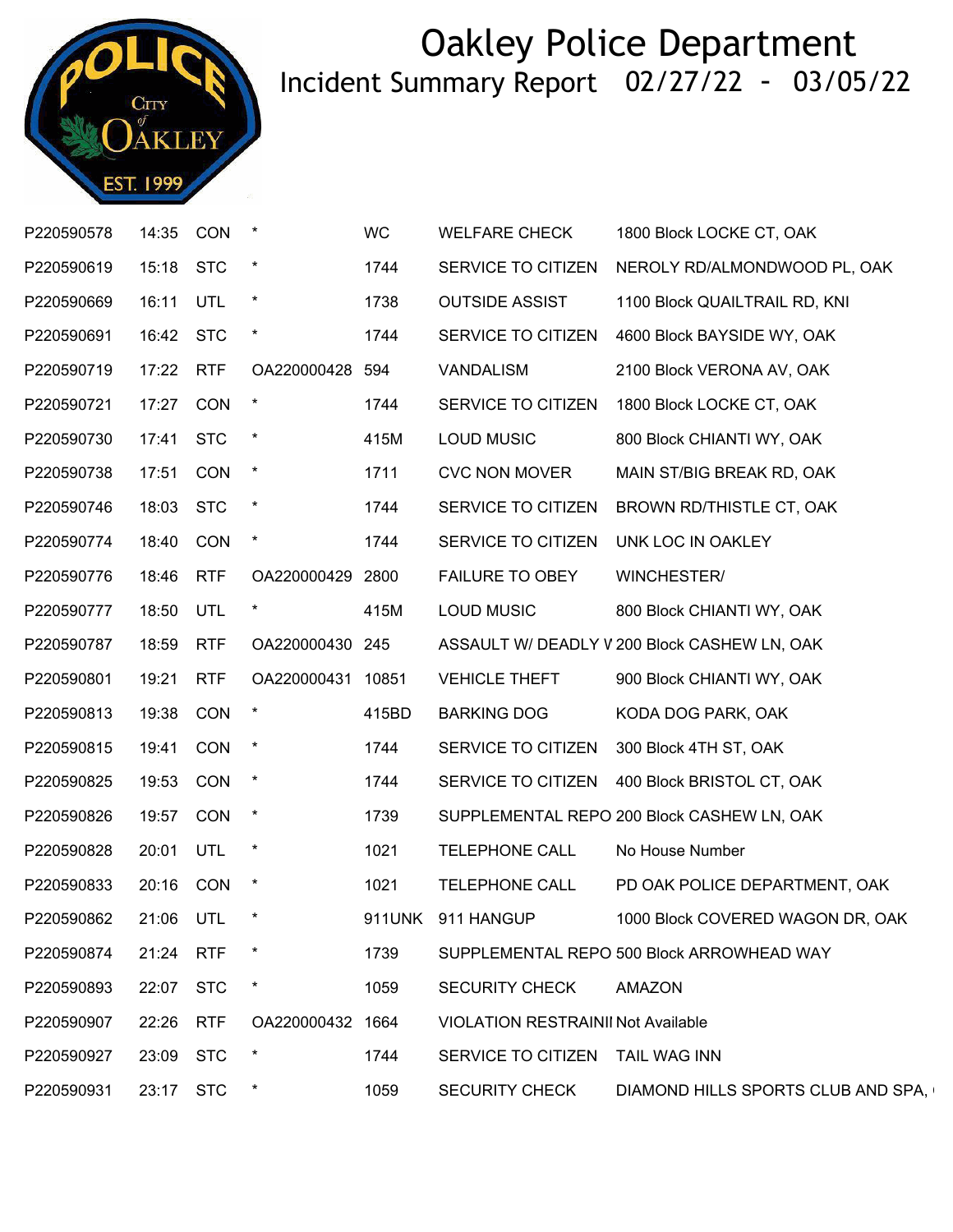

| P220590932             | 23:17 | <b>STC</b> | $\star$          | 1744          | SERVICE TO CITIZEN    | <b>UHAUL</b>                                        |
|------------------------|-------|------------|------------------|---------------|-----------------------|-----------------------------------------------------|
| P220590946             | 23:36 | <b>STC</b> | $\star$          | 1744          | SERVICE TO CITIZEN    | ARCO MAIN AT CYPRESS                                |
| P220590953             | 23:54 | <b>STC</b> | $\star$          | 1744          | SERVICE TO CITIZEN    | EMERSON RANCH AND DELANEY PARKW/                    |
|                        |       |            |                  |               |                       |                                                     |
| 3/1/2022<br>P220600003 | 00:13 | <b>STC</b> | $\ast$           | 1059          | <b>SECURITY CHECK</b> | FREEDOM HIGH SCHOOL, OAK                            |
| P220600014             | 00:34 | <b>STC</b> | $\star$          | 1744          | SERVICE TO CITIZEN    | 4700 Block MAIN ST, OAK                             |
| P220600015             | 00:38 | <b>STC</b> | $\ast$           | 1744          | SERVICE TO CITIZEN    | <b>BAYSIDE NEIGHBORHOOD</b>                         |
| P220600036             | 01:46 | <b>STC</b> | $\star$          | 1059          | <b>SECURITY CHECK</b> | 3400 Block MAIN STREET                              |
| P220600039             | 01:58 | <b>CIT</b> | $\star$          | PARKER PARKER |                       | 1700 Block EDGEWOOD DR, OAK                         |
| P220600040             | 02:06 | <b>STC</b> | $\star$          | 1744          | SERVICE TO CITIZEN    | 4700 Block MAIN ST, OAK                             |
| P220600043             | 02:14 | <b>CIT</b> | $\ast$           |               | PARKER PARKER         | 10 Block LEILA CT, OAK                              |
| P220600047             | 02:19 | <b>STC</b> | $\star$          | 1059          | <b>SECURITY CHECK</b> | LUCKY OAK, OAK                                      |
| P220600049             | 02:30 | <b>STC</b> | $\ast$           | 1744          | SERVICE TO CITIZEN    | EMERSON RANCH AND GOLDEN STATE P/                   |
| P220600051             | 02:41 | <b>STC</b> | $\star$          | 1124          |                       | ABANDONED VEHICLE SUMMER LAKE DR/PARK PLACE DR, OAK |
| P220600054             | 03:03 | <b>RTF</b> | OA220000433      | 488           | PETTY THEFT           | 1700 Block EDGEWOOD DR, OAK                         |
| P220600063             | 03:26 | UTL        | $\star$          | <b>SSUBJ</b>  |                       | SUSPICIOUS SUBJECT 1200 Block CHIANTI WY, OAK       |
| P220600078             | 04:46 | <b>STC</b> | $\star$          | 1744          | SERVICE TO CITIZEN    | <b>UHAUL</b>                                        |
| P220600106             | 06:46 | UTL        | $\ast$           | 1738          | <b>OUTSIDE ASSIST</b> | 1100 Block BEAR RIVER CT, OAK                       |
| P220600126             | 07:13 | <b>CON</b> | $\star$          | 370           | PUBLIC NUISANCE       | LOS ARBOLES SCHOOL, OAK                             |
| P220600153             | 07:47 | CON        | $\ast$           | 1712          | <b>PARKER</b>         | FREESIA DR/TAZETTA DR, OAK                          |
| P220600197             | 08:28 | CON        | $\ast$           | 1745          | <b>OUT MISC</b>       | PD EVIDENCE ROOM                                    |
| P220600231             | 09:02 | <b>CON</b> |                  | 1744          | SERVICE TO CITIZEN    | VINTAGE ELEMENTARY SCHOOL, OAK                      |
| P220600244             | 09:14 | CON        | $\ast$           | 1712          | <b>PARKER</b>         | WILDCAT WY/DAWSON DR, OAK                           |
| P220600268             | 09:38 | CON        | $\star$          | <b>CSB</b>    | <b>CIVIL STANDBY</b>  | PD OAK POLICE DEPARTMENT, OAK                       |
| P220600280             | 09:53 | <b>STC</b> | $\ast$           | 1744          | SERVICE TO CITIZEN    | 100 Block COPPER KNOLL WY, OAK                      |
| P220600298             | 10:10 | <b>RTF</b> | OA220000434 5150 |               |                       | MENTALLY ILL COMMIT FREEDOM HIGH SCHOOL, OAK        |
|                        |       |            |                  |               |                       |                                                     |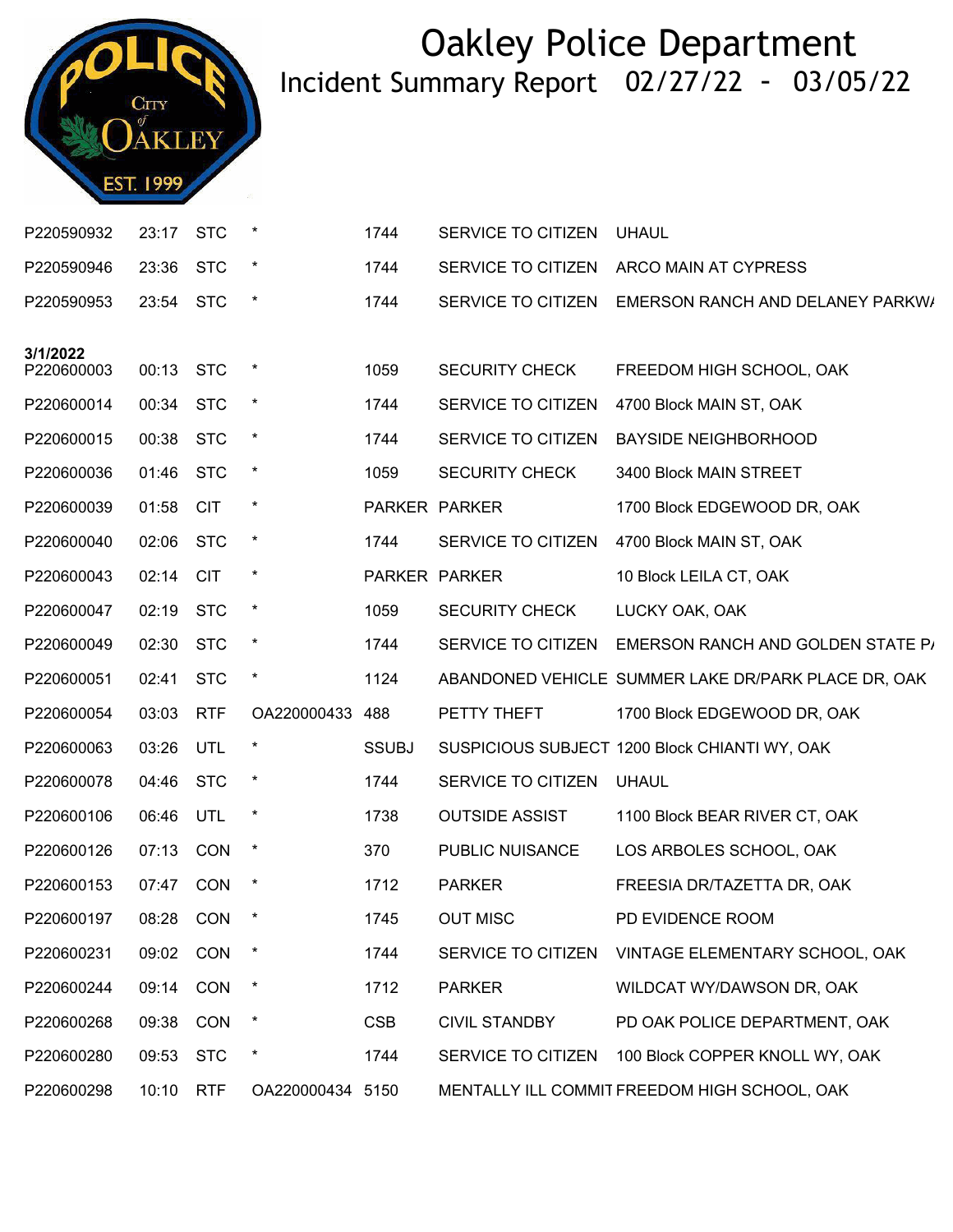

| P220600314 | 10:24     | <b>STC</b> | $\star$           | 1702  | PATROL REQUEST        | RALEYS SHOPPING CENTER                              |
|------------|-----------|------------|-------------------|-------|-----------------------|-----------------------------------------------------|
| P220600319 | 10:35     | <b>STC</b> | $\star$           | 1702  | PATROL REQUEST        | <b>AMAZON</b>                                       |
| P220600359 | 11:21     | <b>STC</b> | $^{\star}$        | 1776  |                       | SCHOOL ASSEMBLY CI FREEDOM HIGH SCHOOL, OAK         |
| P220600360 | 11:22     | <b>ARR</b> | OA220000435       | 1760  | <b>WARRANT ARREST</b> | PD OAK POLICE DEPARTMENT, OAK                       |
| P220600377 | 11:37     | <b>STC</b> | $\ast$            | 1744  | SERVICE TO CITIZEN    | SOLITUDE DR/SADDLEBACK DR, OAK                      |
| P220600379 | 11:42 CON |            | $\star$           | 1712  | <b>PARKER</b>         | 4800 Block SNOWY EGRET WY, OAK                      |
| P220600416 | 12:32     | CON        | $\star$           | 1712  | <b>PARKER</b>         | 1500 Block THISTLE CT, OAK                          |
| P220600428 | 12:41     | CON        | $\star$           | 1744  | SERVICE TO CITIZEN    | DELTA VISTA MIDDLE SCHOOL, OAK                      |
| P220600430 | 12:44     | CON        | $\star$           | 1745  | <b>OUT MISC</b>       | PD OAK POLICE DEPARTMENT, OAK                       |
| P220600440 | 12:53     | CON        | $\ast$            | 1744  | SERVICE TO CITIZEN    | 1500 Block THISTLE CT, OAK                          |
| P220600445 | 12:56     | <b>CON</b> | $\star$           | 1739  |                       | SUPPLEMENTAL REPO 200 Block CASHEW LN, OAK          |
| P220600478 | 13:33     | <b>STC</b> | $\star$           | 1125  | <b>TRAFFIC HAZARD</b> | E CYPRESS RD/MAIN ST, OAK                           |
| P220600489 | 13:41     | UTL        | $\star$           | 370   | PUBLIC NUISANCE       | 4600 Block CHELSEA DR, OAK                          |
| P220600520 | 14:06     | <b>CON</b> | $\star$           | 1734  | <b>CIVIL</b>          | 1500 Block SYCAMORE DR, OAK                         |
| P220600531 | 14:19     | <b>RTF</b> | OA220000436 2434  |       | <b>BATTERY SEXUAL</b> | FREEDOM HIGH SCHOOL, OAK                            |
| P220600558 | 14:42     | <b>RTF</b> | OA220000438 10851 |       | <b>VEHICLE THEFT</b>  | 300 Block BARN DANCE WY, OAK                        |
| P220600589 | 15:20     | <b>RTF</b> | OA220000437 5150  |       |                       | MENTALLY ILL COMMIT 3800 Block FRANK HENGEL WY, OAK |
| P220600617 | 15:50     | CON        | $\star$           | 1745  | <b>OUT MISC</b>       | PARK PLACE DR/SUMMER LAKE DR, OAK                   |
| P220600625 | 16:00     | UTL        | $\star$           | 1739  |                       | SUPPLEMENTAL REPO 1500 Block SYCAMORE DR, OAK       |
| P220600626 | 16:01     | UTL        | $\ast$            | 1739  |                       | SUPPLEMENTAL REPO E CYPRESS RD/KNIGHTSEN AV, OAK    |
| P220600639 |           | 16:10 CON  | $\star$           | 1738  | <b>OUTSIDE ASSIST</b> | Not Available                                       |
| P220600655 | 16:33     | <b>CON</b> | $\ast$            | 1744  | SERVICE TO CITIZEN    | E CYPRESS RD/SELLERS AV, OAK                        |
| P220600680 | 16:55     | <b>RTF</b> | OA220000439 647H  |       | <b>PROWLER</b>        | 1400 Block RUTHERFORD LN, OAK                       |
| P220600718 | 17:32     | CON        | *                 | 1739  |                       | SUPPLEMENTAL REPO 1500 Block SYCAMORE DR, OAK       |
| P220600725 | 17:38     | CON        | $\ast$            | 1033F | <b>ALARM FALSE</b>    | Not Available                                       |
| P220600727 | 17:40     | CON        | $\ast$            | 1711  | <b>CVC NON MOVER</b>  | W CYPRESS RD/LORENZETTI DR, OAK                     |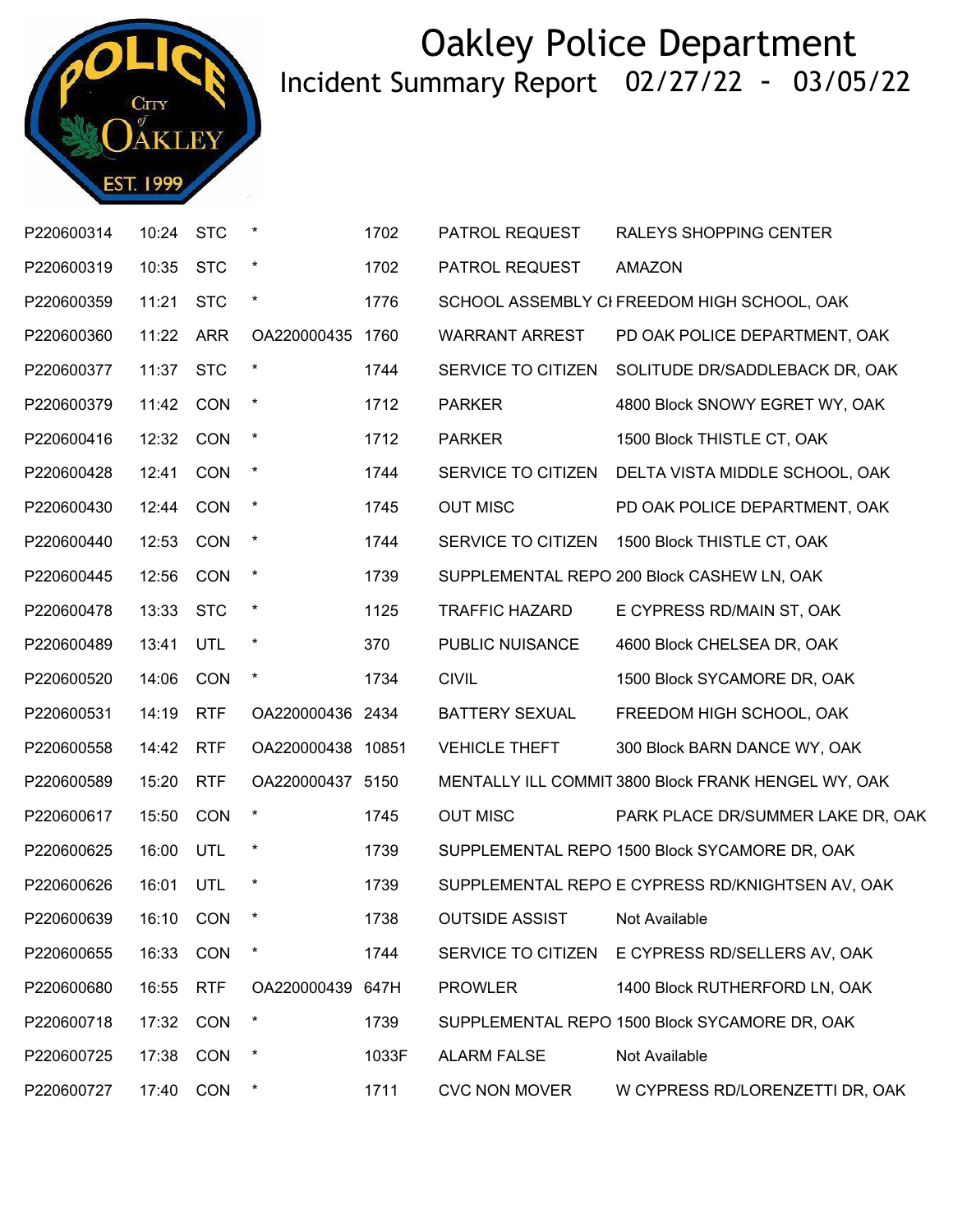

| P220600756             | 18:06     | UTL        | $\star$           | 415D         |                                   | DISTURBANCE-DOMES 100 Block OXFORD DR, OAK         |
|------------------------|-----------|------------|-------------------|--------------|-----------------------------------|----------------------------------------------------|
| P220600759             | 18:09     | UTL        |                   | <b>INFO</b>  | <b>BEAT INFO</b>                  | BRENTWOOD BL/LONE TREE WY, BRE                     |
| P220600779             | 18:38     | CON        | $\star$           | 1711         | <b>CVC NON MOVER</b>              | OHARA AV/CHIANTI WY, OAK                           |
| P220600780             | 18:38     | <b>STC</b> | $\star$           | 1739         |                                   | SUPPLEMENTAL REPO E CYPRESS RD/KNIGHTSEN AV, OAK   |
| P220600789             | 18:46     | CON        | $\ast$            | 1710         | <b>CVC MOVER</b>                  | LIVE OAK AV/NEROLY RD, OAK                         |
| P220600795             | 18:50     | <b>RTF</b> | OA220000440 5150  |              |                                   | MENTALLY ILL COMMIT 20 Block TIPTON CT, OAK        |
| P220600802             | 18:59     | ARR        | OA220000441 243D  |              | BATTERY-FELONY                    | 400 Block AVANTI WY, OAK                           |
| P220600806             | 19:04     | UTL        | $\ast$            | 23103        | <b>RECKLESS DRIVING</b>           | 4000 Block BLACKSMITH CR, OAK                      |
| P220600827             | 19:32     | UTL        |                   | 23103        | <b>RECKLESS DRIVING</b>           | 3200 Block MAIN ST, OAK                            |
| P220600843             | 19:55     | CON        | $\star$           | <b>WC</b>    | <b>WELFARE CHECK</b>              | 100 Block MEADOW CT, OAK                           |
| P220600844             | 20:00     | <b>CON</b> | $\star$           | 1744         | SERVICE TO CITIZEN                | 4000 Block WILBUR AV, OAK                          |
| P220600860             | 20:27 STC |            | $\star$           | 1739         | SUPPLEMENTAL REPO No House Number |                                                    |
| P220600887             | 21:16 STC |            | $\star$           | 415M         | <b>LOUD MUSIC</b>                 | 100 Block VELLA CR, OAK                            |
| P220600906             | 21:52     | <b>RTF</b> | OA220000442 1713P |              |                                   | ACCIDENT PROPERTY 900 Block LAUREL RD, OAK         |
| P220600913             | 21:59     | <b>CON</b> | $\star$           | <b>SVEH</b>  |                                   | SUSPICIOUS VEHICLE 1200 Block SIERRA TRAIL RD, OAK |
| P220600932             | 22:47 STC |            | $\ast$            | 1702         | PATROL REQUEST                    | Not Available                                      |
| P220600948             | 23:17     | <b>STC</b> | $\ast$            | 1059         | <b>SECURITY CHECK</b>             | RALEYS OAK, OAK                                    |
| P220600957             | 23:41     | <b>CON</b> | $\star$           | 1744         | SERVICE TO CITIZEN                | RALEYS OAK, OAK                                    |
| P220600961             | 23:46 STC |            | $\star$           | 1059         | <b>SECURITY CHECK</b>             | ORCHARD PARK ELEMENTARY SCHOOL, (                  |
|                        |           |            |                   |              |                                   |                                                    |
| 3/2/2022<br>P220610008 | 00:23     | STC        |                   | 1059         | <b>SECURITY CHECK</b>             | 3400 Block MAIN ST, OAK                            |
| P220610014             | 00:33 UTL |            |                   | <b>SSUBJ</b> |                                   | SUSPICIOUS SUBJECT 40 Block CAROL LN, OAK          |
| P220610024             | 00:56     | <b>STC</b> | $\ast$            | 1744         | SERVICE TO CITIZEN                | 4700 Block MAIN STREET                             |
| P220610027             | 00:59     | <b>STC</b> | $\ast$            | 1744         | SERVICE TO CITIZEN                | <b>UHAUL</b>                                       |
| P220610030             | 01:09     | <b>STC</b> | $\ast$            | 1744         | SERVICE TO CITIZEN                | EMERSON RANCH AND GOLDEN STATE P/                  |
| P220610031             | 01:08     | <b>RTF</b> | OA220000443 1738  |              | <b>OUTSIDE ASSIST</b>             | 600 Block BYNUM CT, OAK                            |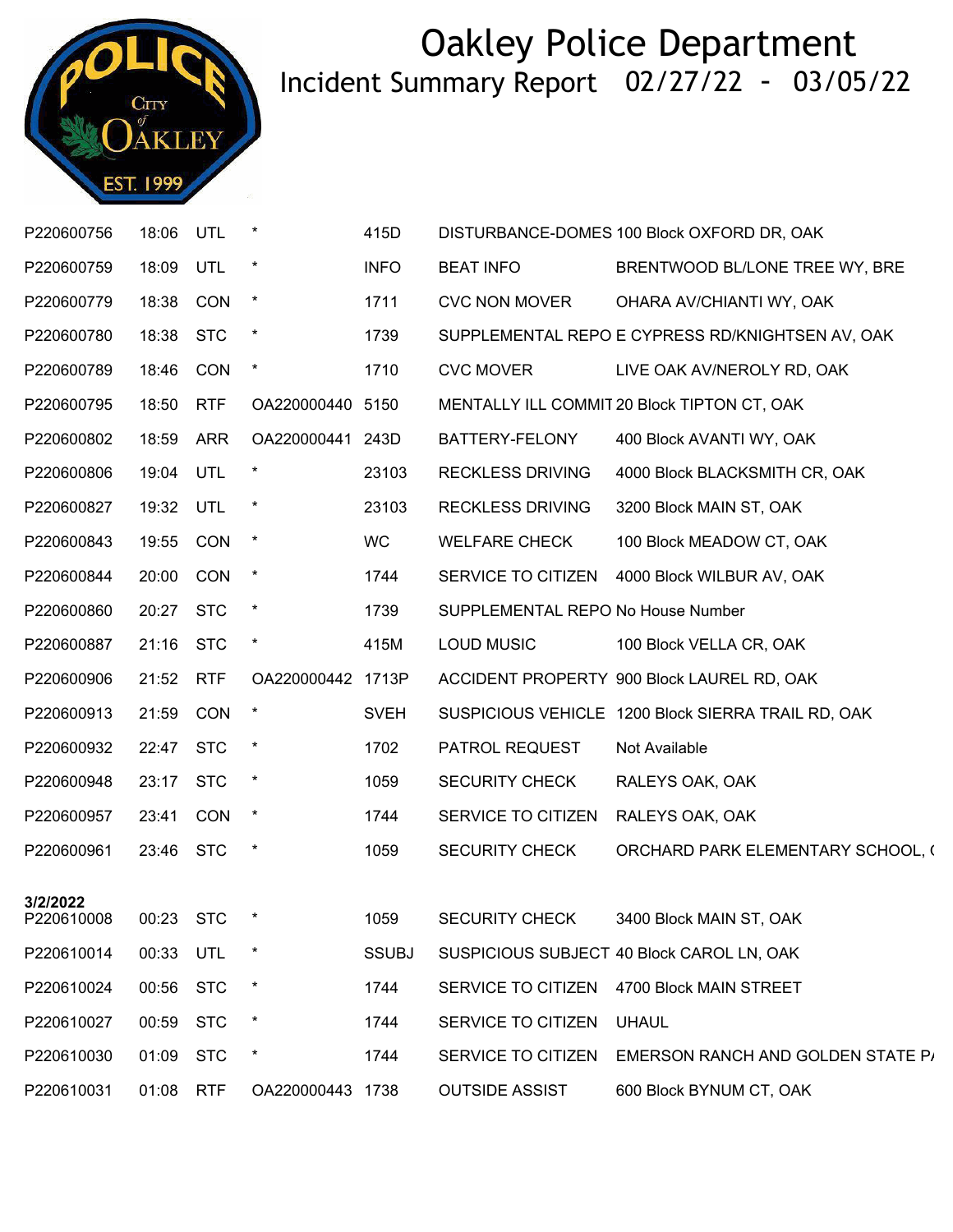

| P220610043 | 02:18     | UTL        | $\star$          | 602         | <b>TRESPASS</b>                         | 40 Block CAROL LN, OAK                        |
|------------|-----------|------------|------------------|-------------|-----------------------------------------|-----------------------------------------------|
| P220610066 | 03:29 STC |            |                  | 1744        |                                         | SERVICE TO CITIZEN 4700 Block MAIN ST, OAK    |
| P220610067 | 03:33     | ARR        | OA220000444 2736 |             |                                         | VIOLATION DOM VIOL (40 Block CAROL LN, OAK    |
| P220610090 | 05:42 CON |            |                  | <b>SUPP</b> |                                         | SUPPLEMENTAL REPO 600 Block BYNUM CT, OAK     |
| P220610116 | 07:09 CON |            | $\star$          | 1033F       | <b>ALARM FALSE</b>                      | 2800 Block STIRRUP DR, OAK                    |
| P220610146 | 07:50     | UTL        | $\star$          | 415UG       | UNWANTED GUEST                          | 2000 Block TRUMAN LN, OAK                     |
| P220610158 | 08:05     | <b>STC</b> | $\star$          | 1702        | PATROL REQUEST                          | <b>GEHRINGER ELEMENTARY</b>                   |
| P220610165 | 08:10 UTL |            | $^\star$         | 1732        |                                         | SUSP CIRCUMSTANCE EL MONTE DR/EMPIRE AV, OAK  |
| P220610167 | 08:14     | <b>CIT</b> | $\star$          | 1710        | <b>CVC MOVER</b>                        | KIRKERPASS/NORTENVILE                         |
| P220610169 | 08:14 STC |            | $\star$          | 1776        | SCHOOL ASSEMBLY CI FREEDOM HGIH         |                                               |
| P220610196 | 08:40 CON |            | $\star$          | 1744        |                                         | SERVICE TO CITIZEN 1800 Block LOCKE CT, OAK   |
| P220610199 | 08:41     | <b>CON</b> | $\star$          | 1745        | <b>OUT MISC</b>                         | PD OAK POLICE DEPARTMENT, OAK                 |
| P220610219 | 09:01     | <b>RTF</b> | OA220000445 1738 |             | <b>OUTSIDE ASSIST</b>                   | 1400 Block CARPENTER RD, OAK                  |
| P220610224 | 09:06     | <b>CON</b> |                  | 1739        |                                         | SUPPLEMENTAL REPO 4700 Block BAYSIDE WY, OAK  |
| P220610228 | 09:11     | <b>CIT</b> | $\star$          | 1710        | <b>CVC MOVER</b>                        | W LELAND/MOTEVIDEO                            |
| P220610262 | 09:35     | <b>CIT</b> | $\ast$           | 1710        | <b>CVC MOVER</b>                        | KIRKERPASS/NORTENVILE                         |
| P220610272 | 09:44 CIT |            | $\star$          | 1710        | <b>CVC MOVER</b>                        | KIRKERPASS/NORTONVILLE                        |
| P220610276 | 09:44 CIT |            | $\star$          | 1124        |                                         | ABANDONED VEHICLE 1400 Block YOSEMITE CR, OAK |
| P220610290 | 09:55     | <b>CIT</b> | $\star$          | 1710        | <b>CVC MOVER</b>                        | KIRKER PASS RD/NORTONVILLE RD, PIT            |
| P220610293 | 10:00 STC |            | $\ast$           | 1021        | <b>TELEPHONE CALL</b>                   | <b>IDA UNITS</b>                              |
| P220610304 | 10:04 STC |            |                  | 1744        | SERVICE TO CITIZEN                      | No House Number                               |
| P220610310 | 10:14     | <b>CON</b> |                  | 532         | <b>FRAUD FALSE PRETEN Not Available</b> |                                               |
| P220610319 | 10:24     | <b>WRN</b> | $\star$          | 1124        |                                         | ABANDONED VEHICLE 2100 Block MEGAN DR, OAK    |
| P220610326 | 10:33     | <b>CIT</b> | $\ast$           | 1710        | <b>CVC MOVER</b>                        | 1200 Block AUTO CENTER DR, ANT                |
| P220610328 | 10:35     | UTL        | $\star$          | 23152       | <b>DUI MISD</b>                         | ORCHARD PARK ELEMENTARY SCHOOL, (             |
| P220610363 | 11:01     | <b>CIT</b> | $\star$          | 1710        | <b>CVC MOVER</b>                        | LAUREL RD/EMPIRE AV, OAK                      |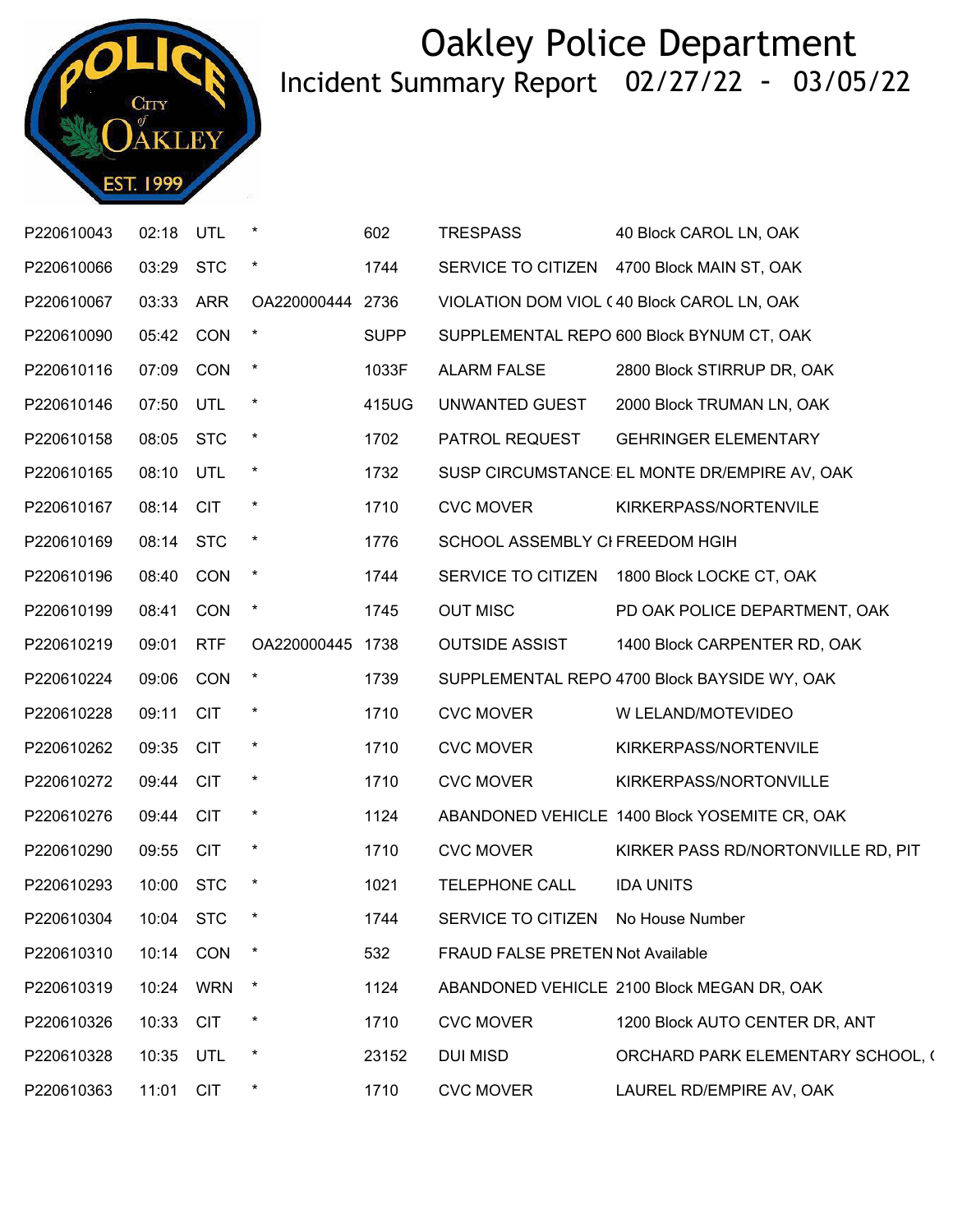

| P220610378 | 11:15     | CON        | $\ast$      | 1744        | SERVICE TO CITIZEN                 | 4800 Block SNOWY EGRET WY, OAK                    |
|------------|-----------|------------|-------------|-------------|------------------------------------|---------------------------------------------------|
| P220610391 | 11:28     | <b>CON</b> | $\ast$      | 1745        | <b>OUT MISC</b>                    | PD OAK POLICE DEPARTMENT, OAK                     |
| P220610401 | 11:41     | $\star$    | $\ast$      | <b>WC</b>   | <b>WELFARE CHECK</b>               | Not Available                                     |
| P220610405 | 11:42     | <b>AIC</b> | OA220000446 | 1713P       |                                    | ACCIDENT PROPERTY E CYPRESS RD/SELLERS AV, OAK    |
| P220610421 | 11:55     | <b>CON</b> | $\ast$      | 1744        |                                    | SERVICE TO CITIZEN 4800 Block SNOWY EGRET WY, OAK |
| P220610427 | 11:58     | <b>CON</b> | $\star$     | <b>SUPP</b> | SUPPLEMENTAL REPO Not Available    |                                                   |
| P220610428 | 12:01     | <b>CIT</b> | $\star$     | 1124        |                                    | ABANDONED VEHICLE BAYVIEW DR/BAYSIDE WY, OAK      |
| P220610432 | 12:07     | <b>STC</b> | $\ast$      | <b>STC</b>  | SERVICE TO CITIZEN                 | 1500 Block THISTLE CT, OAK                        |
| P220610447 | 12:26     | UTL        | $\ast$      | 5305        | <b>IDENTITY THEFT</b>              | Not Available                                     |
| P220610452 | 12:31     | <b>STC</b> | $\ast$      | 1745        | <b>OUT MISC</b>                    | PD OAK POLICE DEPARTMENT, OAK                     |
| P220610454 | 12:32     | <b>STC</b> | $\ast$      | 1746        | <b>COURT</b>                       | DELTA COURT, PIT                                  |
| P220610456 | 12:34     | UTL        | $\ast$      | 23103       | <b>RECKLESS DRIVING</b>            | MAIN ST/LAUREL RD, OAK                            |
| P220610466 | 12:46     | <b>CON</b> | $\star$     | 20002       |                                    | HIT AND RUN MISDEME 1700 Block CONCANNON DR, OAK  |
| P220610488 | 13:01     | <b>CON</b> | $\ast$      | 370         | PUBLIC NUISANCE                    | TEAKWOOD DR/PECAN LN, OAK                         |
| P220610505 | 13:18     | CON        | $\ast$      | 1734        | <b>CIVIL</b>                       | 1100 Block COVERED WAGON DR, OAK                  |
| P220610572 | 14:12     | <b>CON</b> | $\ast$      | 1739        |                                    | SUPPLEMENTAL REPO 700 Block WALNUT RANCH WY, OAK  |
| P220610583 | 14:21     | <b>CON</b> | $\ast$      | 4884        | PETTY THEFT FROM VI LUCKY OAK, OAK |                                                   |
| P220610590 | 14:28     | <b>CON</b> | $\star$     | 1734        | <b>CIVIL</b>                       | 1500 Block SYCAMORE DR, OAK                       |
| P220610596 | 14:34     | UTL        | $\ast$      | 1702        | PATROL REQUEST                     | 1200 Block WALNUT MEADOWS DR, OAK                 |
| P220610632 | 15:04     | <b>CON</b> | $\ast$      | 1744        | SERVICE TO CITIZEN                 | NORCROSS LN/MAIN ST, OAK                          |
| P220610647 | 15:26 CON |            | $\star$     | 1033A       | <b>ALARM AUDIBLE</b>               | 300 Block 5TH ST, OAK                             |
| P220610650 | 15:31     | <b>CON</b> |             | 1739        |                                    | SUPPLEMENTAL REPO RALEYS PARKING LOT              |
| P220610668 | 15:43     | CON        | $\ast$      | 1744        | SERVICE TO CITIZEN                 | Not Available                                     |
| P220610674 | 15:50     | UTL        | $\ast$      | 1744        | SERVICE TO CITIZEN                 | SANTA FE ST/CHARLES WY, OAK                       |
| P220610690 | 15:59     | <b>CIT</b> | $\star$     | 1712        | <b>PARKER</b>                      | WOODHILL DR/LAUREL RD, OAK                        |
| P220610703 | 16:15     | CON        | $\ast$      | 1734        | <b>CIVIL</b>                       | 100 Block W CYPRESS RD, OAK                       |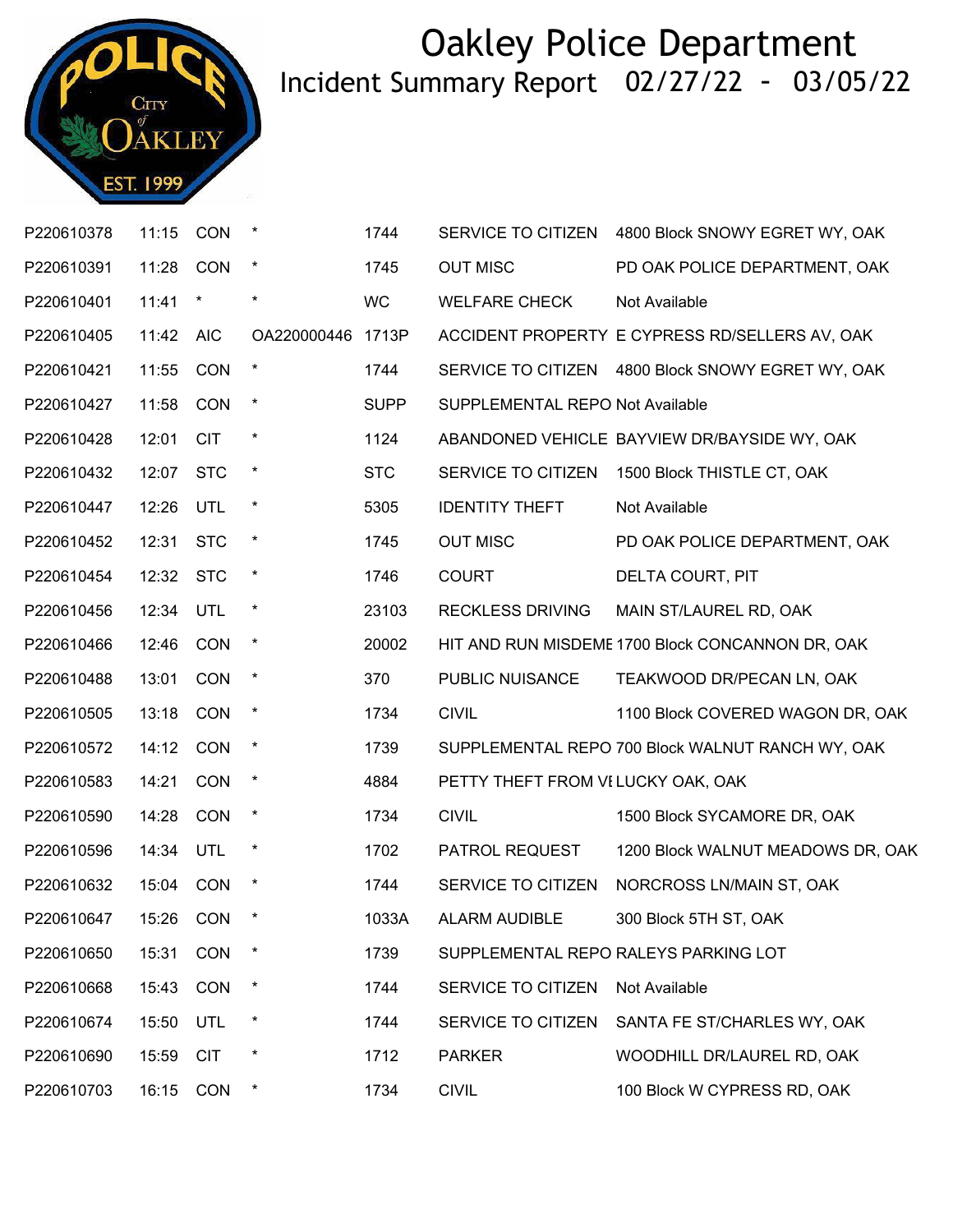

| P220610710 | 16:23 CON |            |                    | 1739   |                          | SUPPLEMENTAL REPO 1400 Block RUTHERFORD LN, OAK |
|------------|-----------|------------|--------------------|--------|--------------------------|-------------------------------------------------|
| P220610742 | 16:52     | <b>RTF</b> | OA220000447 4875   |        |                          | GRAND THEFT VEH PA 50 Block ZINFANDEL CT, OAK   |
| P220610743 | 16:53     | CON        | $^\star$           | 1711   | <b>CVC NON MOVER</b>     | OAKLEY RD/BELDIN LN, OAK                        |
| P220610749 | 17:01 STC |            | $\star$            | 10851  | <b>VEHICLE THEFT</b>     | 1200 Block QUAIL VALLEY RUN, OAK                |
| P220610795 | 17:52     | CON        | $\star$            | 1744   | SERVICE TO CITIZEN       | 100 Block OXFORD DR, OAK                        |
| P220610807 | 18:03     | <b>RTF</b> | OA220000448 488    |        | PETTY THEFT              | 4300 Block SILVERADO DR, OAK                    |
| P220610820 | 18:14 CON |            | $\star$            | 415NBR | NEIGHBOR DISPUTE         | 300 Block COOLCREST DR, OAK                     |
| P220610836 | 18:32 UTL |            | $\star$            | 1739   |                          | SUPPLEMENTAL REPO 100 Block KESSLER LN, OAK     |
| P220610838 | 18:31     | <b>RTF</b> | OA220000449 10851R |        | 10851 RECOVERY           | 300 Block FILBERT CT, OAK                       |
| P220610859 | 18:55 CON |            | $\star$            | 415V   | <b>VERBAL DISPUTE</b>    | WHITE OAK CT/HACIENDA DR, OAK                   |
| P220610914 | 20:34 CON |            | OA220000450 1730   |        | MEDICAL HOSPITAL         | 1300 Block MAIN ST, OAK                         |
| P220610930 | 21:11     | <b>CON</b> | $\star$            | 1744   | SERVICE TO CITIZEN       | PD OAK POLICE DEPARTMENT, OAK                   |
| P220610931 | 21:10 CON |            | $\star$            | 1744   | SERVICE TO CITIZEN       | 900 Block STONEGATE CR, OAK                     |
| P220610945 | 21:33 RTF |            | $\star$            | 1739   |                          | SUPPLEMENTAL REPO 500 Block ARROWHEAD WAY       |
| P220610949 | 21:51     | <b>STC</b> | $\star$            | 1744   | SERVICE TO CITIZEN       | TAIL WAG INN                                    |
| P220610953 | 21:55 STC |            | $\star$            | 415M   | <b>LOUD MUSIC</b>        | 4000 Block BLACKSMITH CR, OAK                   |
| P220610960 | 22:02     | <b>STC</b> | $\star$            | 1059   | <b>SECURITY CHECK</b>    | DIAMOND HILLS SPORTS CLUB AND SPA               |
| P220610964 | 22:08     | <b>STC</b> | $\star$            | 1059   | <b>SECURITY CHECK</b>    | OHARA PARK SCHOOL, OAK                          |
| P220610972 | 22:20 STC |            | $^\star$           | 1059   | <b>SECURITY CHECK</b>    | <b>LUCKY</b>                                    |
| P220610973 | 22:19 CON |            | $\star$            | 1744   | SERVICE TO CITIZEN       | Not Available                                   |
| P220610998 | 22:49 STC |            |                    | 1744   | SERVICE TO CITIZEN UHAUL |                                                 |
| P220611004 | 22:56 STC |            |                    | 1059   | <b>SECURITY CHECK</b>    | <b>AMAZON</b>                                   |
| P220611021 | 23:20     | <b>STC</b> | $\star$            | 1744   | SERVICE TO CITIZEN       | EMERSON RANCH AND GOLDEN STATE P/               |
| P220611039 | 23:51     | <b>CON</b> | $\star$            | 415M   | <b>LOUD MUSIC</b>        | 20 Block MORNING GLORY CT, OAK                  |
| P220611041 | 23:57     | <b>STC</b> | $\ast$             | 1059   | <b>SECURITY CHECK</b>    | LUCKY OAK, OAK                                  |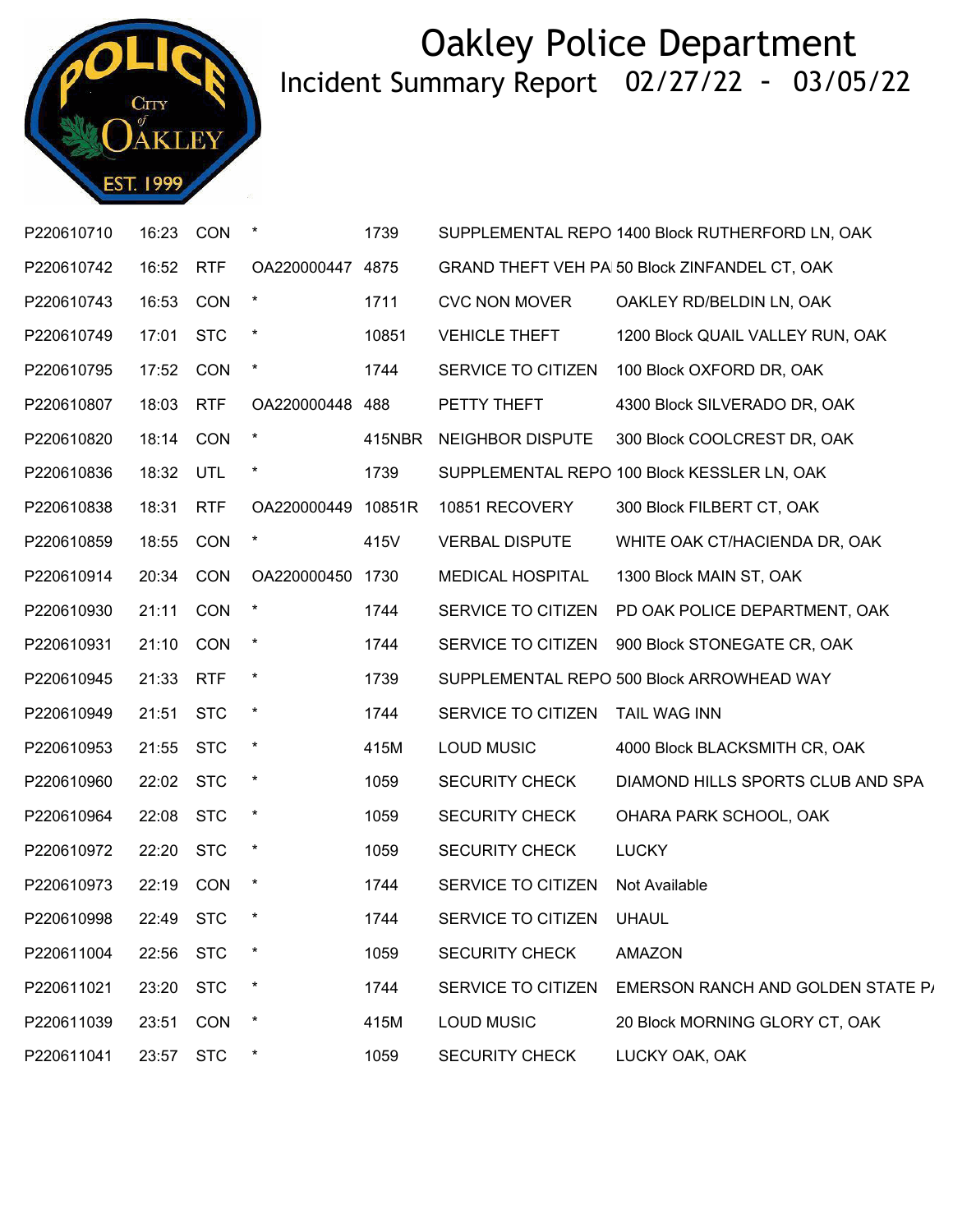CITY **KLEY** Call No. **EST. 1999** Time

| 3/3/2022   |           |            |                  |              |                                         |                                                       |
|------------|-----------|------------|------------------|--------------|-----------------------------------------|-------------------------------------------------------|
| P220620008 | 00:16     | <b>CON</b> |                  | 1738         | <b>OUTSIDE ASSIST</b>                   | 2000 Block RUBENS WY, OAK                             |
| P220620039 | 01:56     | <b>STC</b> | $\ast$           | 1059         | <b>SECURITY CHECK</b>                   | 2500 Block MAIN STREET                                |
| P220620040 | 02:04     | <b>STC</b> | $\star$          | 1059         | <b>SECURITY CHECK</b>                   | DIAMOND HILLS SPORTS CLUB AND SPA,                    |
| P220620041 | 02:06     | <b>STC</b> | $\star$          | 1059         | <b>SECURITY CHECK</b>                   | DAFFODIL DR                                           |
| P220620044 | 02:14     | <b>UTL</b> |                  | <b>SVEH</b>  |                                         | SUSPICIOUS VEHICLE WALNUT MEADOWS DR/STONY HILL CR, C |
| P220620046 | 02:24 STC |            | $\star$          | 1059         | <b>SECURITY CHECK</b>                   | 3400 Block MAIN ST, OAK                               |
| P220620048 | 02:35     | <b>RTF</b> | OA220000451      | 5150         |                                         | MENTALLY ILL COMMIT 1900 Block SHERRY CR, OAK         |
| P220620056 | 03:50     | CON        |                  | 1744         | SERVICE TO CITIZEN                      | 2100 Block LAUREL RD, OAK                             |
| P220620069 | 04:53     | <b>RTF</b> | OA220000452 653M |              | PHONE HARASS                            | 20 Block VITRUVIUS CT, OAK                            |
| P220620091 | 06:39     | UTL        | $\star$          | <b>SCIRC</b> |                                         | SUSPICIOUS CIRCUMS 1500 Block THISTLE CT, OAK         |
| P220620095 | 06:59     | <b>CON</b> |                  | 1710         | <b>CVC MOVER</b>                        | 7/11 MAIN AND EMP                                     |
| P220620121 | 07:48     | UTL        | $\ast$           | 602          | <b>TRESPASS</b>                         | 2500 Block OAKLEY RD, OAK                             |
| P220620147 | 08:17     | <b>STC</b> | $\star$          | 1702         | PATROL REQUEST                          | 200 Block HIBISCUS WY, OAK                            |
| P220620149 | 08:19     | <b>RTF</b> | OA220000453 5150 |              |                                         | MENTALLY ILL COMMIT 5000 Block CLAREMONT CT, OAK      |
| P220620185 | 08:49     | <b>CON</b> | $\star$          | 1745         | <b>OUT MISC</b>                         | PD/EVIDENCE                                           |
| P220620194 | 08:59     | <b>RTF</b> | OA220000454 1718 |              | <b>TOW</b>                              | 5200 Block IRONWOOD LN, OAK                           |
| P220620206 | 09:10     | CON        |                  | 532          | <b>FRAUD FALSE PRETEN Not Available</b> |                                                       |
| P220620207 | 09:11     | <b>CON</b> | $\star$          | 415UG        | UNWANTED GUEST                          | 200 Block BRAZIL CT, OAK                              |
| P220620237 | 09:45     | <b>RTF</b> | OA220000455 488  |              | PETTY THEFT                             | 50 Block ANVILWOOD PL, OAK                            |
| P220620253 | 10:01     | <b>CON</b> |                  | 488          | PETTY THEFT                             | 1000 Block LAUREL RD, OAK                             |
| P220620272 | 10:16 CON |            |                  | 1730         | MEDICAL HOSPITAL                        | 2000 Block MAIN ST, OAK                               |
| P220620306 | 10:38     | UTL        | $^\star$         | 911UNK       | 911 HANGUP                              | EB SR 4/OAKLEY RD, ANT                                |
| P220620307 | 10:42     | <b>RTF</b> | OA220000456 488  |              | PETTY THEFT                             | 40 Block ANVILWOOD PL, OAK                            |
| P220620311 | 10:45     | CON        |                  | 1033F        | <b>ALARM FALSE</b>                      | 800 Block DIAMONTE WY, OAK                            |
| P220620322 | 10:58     | CON        |                  | <b>STC</b>   | SERVICE TO CITIZEN                      | 800 Block DIAMONTE WY, OAK                            |
| P220620334 | 11:05     | <b>RTF</b> | OA220000457 415T |              | <b>THREATS</b>                          | DELTA VISTA MIDDLE SCHOOL, OAK                        |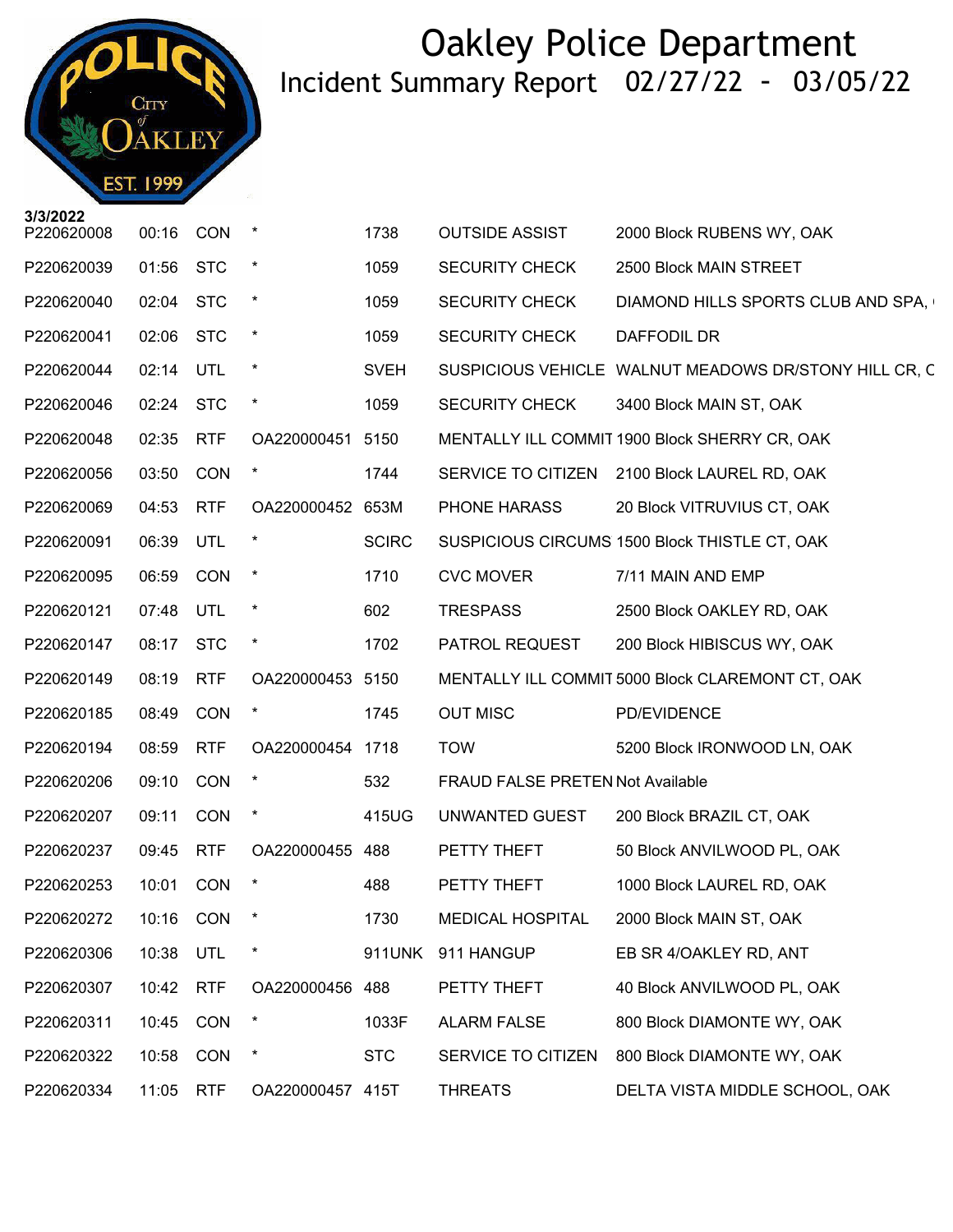

| P220620347 | 11:13     | UTL        | $\star$           | 1715           |                         | SUSP VEHICLE STOP VINTAGE ELEMENTARY SCHOOL, OAK      |
|------------|-----------|------------|-------------------|----------------|-------------------------|-------------------------------------------------------|
| P220620372 | 11:40 UTL |            | $\star$           | 1732           |                         | SUSP CIRCUMSTANCE PD OAK POLICE DEPARTMENT, OAK       |
| P220620390 | 11:49 STC |            | $\star$           | 1732           |                         | SUSP CIRCUMSTANCE 300 Block E HOME ST, OAK            |
| P220620406 | 12:10     | <b>UNF</b> | $\star$           | 1124           |                         | ABANDONED VEHICLE 100 Block CENTURY WY, OAK           |
| P220620422 | 12:27 STC |            | $\star$           | 1745           | <b>OUT MISC</b>         | FREEDOM HIGH SCHOOL, OAK                              |
| P220620431 | 12:44     | <b>RTF</b> | OA220000458 1712  |                | <b>PARKER</b>           | 1300 Block RUTHERFORD LN, OAK                         |
| P220620462 | 13:10     | UTL        | $\star$           | 1125           | <b>TRAFFIC HAZARD</b>   | MAIN ST/LAUREL RD, OAK                                |
| P220620464 | 13:11 STC |            | $\star$           | 1125           | <b>TRAFFIC HAZARD</b>   | MAIN ST/BROWNSTONE RD, OAK                            |
| P220620467 | 13:14 CON |            | $\star$           | 1745           | <b>OUT MISC</b>         | PD OAK POLICE DEPARTMENT, OAK                         |
| P220620470 | 13:17     | UTL        | $\star$           | 23103          | <b>RECKLESS DRIVING</b> | ROSE AV/CARPENTER RD, OAK                             |
| P220620485 | 13:37 STC |            | $\star$           | 1740F          | <b>FIELD TRAINING</b>   | <b>NRG</b>                                            |
| P220620489 | 13:36     | <b>STC</b> | $\star$           | 1744           | SERVICE TO CITIZEN      | 1200 Block SIERRA TRAIL RD, OAK                       |
| P220620501 | 13:50     | <b>CON</b> | $\ast$            | 1730           | MEDICAL HOSPITAL        | 3300 Block MAIN ST, OAK                               |
| P220620516 | 14:09     | <b>CON</b> | $\star$           | 1744           | SERVICE TO CITIZEN      | 1200 Block SIERRA TRAIL RD, OAK                       |
| P220620518 | 14:12 CON |            | $\star$           | C <sub>6</sub> | <b>OUT INVESTIGATE</b>  | DELTA VISTA MIDDLE SCHOOL, OAK                        |
| P220620530 | 14:18     | <b>CON</b> | $\star$           | 1734           | <b>CIVIL</b>            | 100 Block W CYPRESS RD, OAK                           |
| P220620543 | 14:30     | CON        | $\star$           | 1744           | SERVICE TO CITIZEN      | 1700 Block GATEWAY DR, OAK                            |
| P220620552 | 14:43     | UTL        | $\star$           | 22350          | <b>EXCESSIVE SPEED</b>  | VINTAGE PW/CONCANNON DR, OAK                          |
| P220620555 | 14:39     | <b>RTF</b> | OA220000463 1732S |                | <b>SUSP CIRC/SEXUAL</b> | 100 Block HEAVENLY WY, OAK                            |
| P220620563 | 14:51     | <b>ARR</b> | OA220000459 243E  |                |                         | BATTERY DOMESTIC IV 2000 Block MEADOWLARK LN, OAK     |
| P220620566 | 14:50     | <b>RTF</b> | OA220000462 1738  |                | <b>OUTSIDE ASSIST</b>   | DELTA VISTA MIDDLE SCHOOL, OAK                        |
| P220620582 | 15:06     | <b>CON</b> |                   | <b>STC</b>     | SERVICE TO CITIZEN      | 10 Block HAMILTON CT, OAK                             |
| P220620602 | 15:27     | CON        |                   | 1732           |                         | SUSP CIRCUMSTANCE BURGER KING OAK, OAK                |
| P220620607 | 15:31     | <b>RTF</b> | OA220000460 4886  |                |                         | PETTY THEFT BICYCLE OHARA PARK SCHOOL, OAK            |
| P220620610 | 15:36     | <b>STC</b> |                   | <b>FINFO</b>   |                         | FIRE/EMS RESPONSE I BROKEN WHEEL COCKTAIL LOUNGE, OAK |
| P220620635 | 16:13     | <b>CON</b> |                   | 1710           | <b>CVC MOVER</b>        | PD OAK POLICE DEPARTMENT, OAK                         |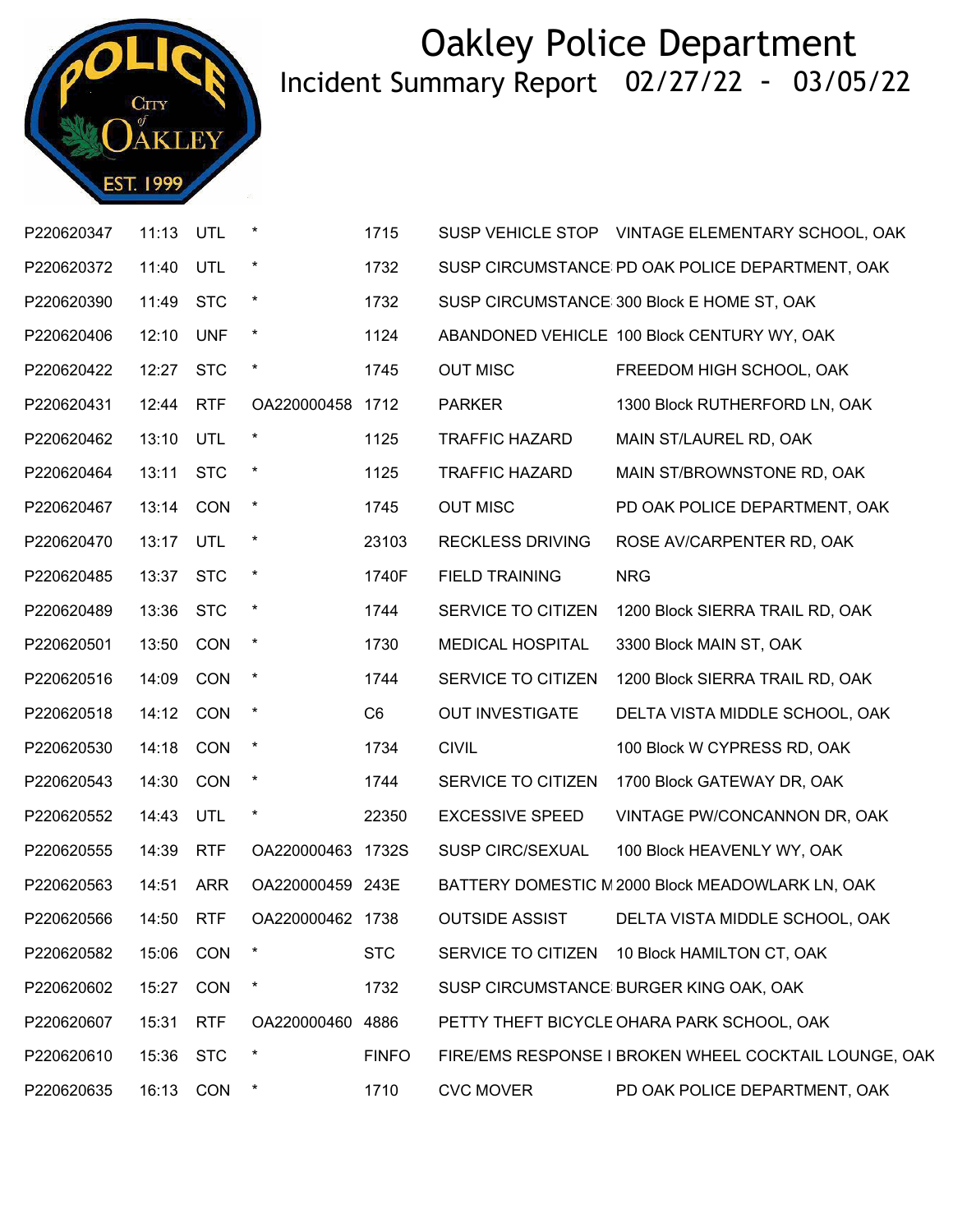

| P220620639             | 16:14 CON |            | $\star$         | 22500F      |                                     | VEH BLOCKING SIDEW 4600 Block BAYSIDE WY, OAK   |
|------------------------|-----------|------------|-----------------|-------------|-------------------------------------|-------------------------------------------------|
| P220620643             | 16:18     | UTL        | $\star$         | 415J        |                                     | JUVENILE DISTURBAN(OHARA AV/LAUREL RD, OAK      |
| P220620650             | 16:25     | <b>CON</b> | $\star$         | 5305        | <b>IDENTITY THEFT</b>               | 4300 Block LORENZETTI DR, OAK                   |
| P220620657             | 16:27     | <b>RTF</b> | OA220000461     | 1738        | <b>OUTSIDE ASSIST</b>               | 2100 Block MEGAN DR, OAK                        |
| P220620708             | 17:26     | <b>CON</b> | $\star$         | 647C        | PANHANDLING                         | LUCKY OAK, OAK                                  |
| P220620718             | 17:39     | <b>STC</b> | $\star$         | 415M        | <b>LOUD MUSIC</b>                   | CHENIN LN/CHIANTI WY, OAK                       |
| P220620719             | 17:40     | UTL        | $\star$         | 1664        |                                     | VIOLATION RESTRAINII 20 Block VITRUVIUS CT, OAK |
| P220620723             | 17:41     | <b>STC</b> | $\star$         | 1732        | SUSP CIRCUMSTANCE UNK LOC IN OAKLEY |                                                 |
| P220620733             | 17:53     | <b>CON</b> | $\star$         | 1734        | <b>CIVIL</b>                        | 10 Block HAMILTON CT, OAK                       |
| P220620763             | 18:37     | UTL        | $\star$         | 911UNK      | 911 HANGUP                          | 300 Block E CYPRESS RD, OAK                     |
| P220620862             | 20:39     | <b>CON</b> | $\star$         | 1739        |                                     | SUPPLEMENTAL REPO 4300 Block SILVERADO DR, OAK  |
| P220620872             | 20:56     | CON        | $\star$         | <b>SUPP</b> |                                     | SUPPLEMENTAL REPO 500 Block ARROWHEAD WY, OAK   |
| P220620875             | 21:01     | <b>CON</b> | $\star$         | 1744        | SERVICE TO CITIZEN                  | 2200 Block EL MONTE DR, OAK                     |
| P220620878             | 21:17     | <b>UTL</b> | $\star$         | 1744        | SERVICE TO CITIZEN                  | 5000 Block TEAKWOOD DR, OAK                     |
| P220620885             | 21:28     | <b>STC</b> | $\star$         | 1059        | <b>SECURITY CHECK</b>               | 4000 Block WILBUR AVE                           |
| P220620891             | 21:42     | CON        | $\star$         | 1744        | SERVICE TO CITIZEN                  | <b>BEST WESTERN PLUS</b>                        |
| P220620893             | 21:49     | <b>STC</b> | $\star$         | 1059        | <b>SECURITY CHECK</b>               | <b>EMERSON RNCH/GOLDEN ST PKWY</b>              |
| P220620898             | 21:59     | <b>STC</b> | $\star$         | 1059        | <b>SECURITY CHECK</b>               | <b>TAIL WAG INN</b>                             |
| P220620908             | 22:14     | <b>STC</b> | $\star$         | 1059        | <b>SECURITY CHECK</b>               | <b>UHAUL MAIN/ = E BOLTON</b>                   |
| P220620909             | 22:18 STC |            |                 | 1059        | <b>SECURITY CHECK</b>               | 3400 Block MAIN ST, OAK                         |
| P220620941 23:13 STC   |           |            |                 | 1059        | SECURITY CHECK                      | 2100 Block LAUREL RD, OAK                       |
| P220620951             | 23:33     | <b>STC</b> | $\star$         | 1059        | <b>SECURITY CHECK</b>               | <b>RALEYS</b>                                   |
| P220620956             | 23:40 RTF |            | OA220000464 488 |             | PETTY THEFT                         | Not Available                                   |
| 3/4/2022<br>P220630011 | 00:29 CON |            | $\star$         |             | PATREQ PATROL REQUEST               | AUTOZONE OAK, OAK                               |
|                        |           |            |                 |             |                                     |                                                 |

P220630025 01:36 CON \* 1744 SERVICE TO CITIZEN 20 Block VITRUVIUS CT, OAK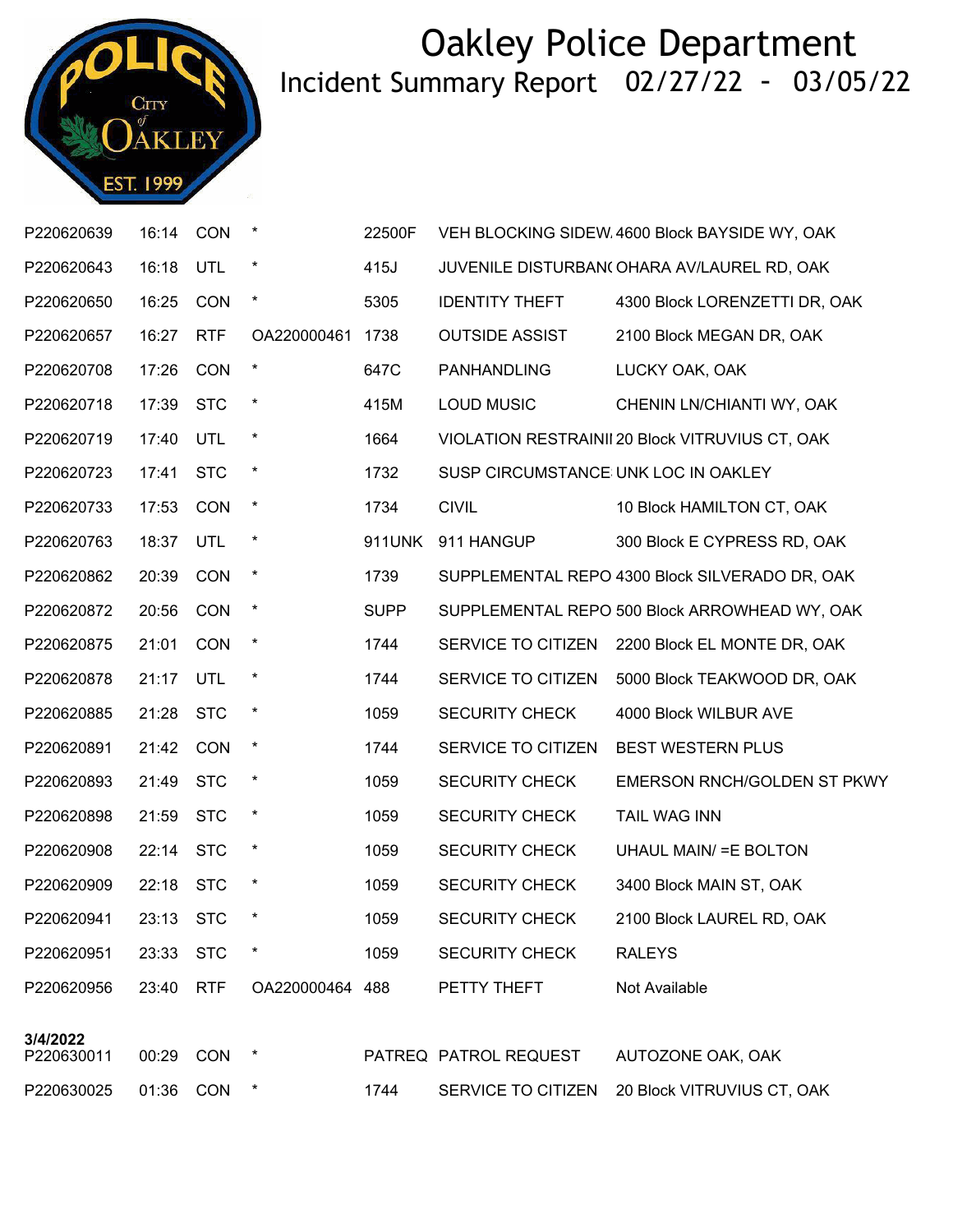

| P220630034 | 01:59 STC |             |                 | 1059        | <b>SECURITY CHECK</b> | EMERSON RNCH/GOLDEN ST PKWY                      |
|------------|-----------|-------------|-----------------|-------------|-----------------------|--------------------------------------------------|
| P220630036 | 02:11 STC |             | $\star$         | 1059        | <b>SECURITY CHECK</b> | UHAUL MAIN/E BOLTON                              |
| P220630044 | 02:45     | <b>STC</b>  | $^\star$        | 1059        | <b>SECURITY CHECK</b> | 3400 Block MAIN ST, OAK                          |
| P220630045 | 02:46 STC |             | $\ast$          | 1059        | <b>SECURITY CHECK</b> | DIAMOND HILLS SPORTS CLUB AND SPA,               |
| P220630046 | 02:53 STC |             | $\ast$          | 1059        | <b>SECURITY CHECK</b> | 2400 Block MAIN ST, OAK                          |
| P220630049 | 03:06     | <b>CIT</b>  | $\ast$          |             | PARKER PARKER         | 2300 Block EL MONTE DR, OAK                      |
| P220630054 | 03:32 CIT |             | $\ast$          |             | PARKER PARKER         | 300 Block HILL AV, OAK                           |
| P220630093 | 06:47 CIT |             | $\star$         | 1710        | <b>CVC MOVER</b>      | MAIN ST/BIG BREAK RD, OAK                        |
| P220630099 | 06:58     | CON         | $\star$         | WC          | <b>WELFARE CHECK</b>  | 60 Block CAROL LN, OAK                           |
| P220630100 | 07:01     | <b>CIT</b>  | $\star$         | 1710        | <b>CVC MOVER</b>      | TACO BELL OAK, OAK                               |
| P220630120 | 07:33     | <b>CIT</b>  | $\star$         | 1710        | <b>CVC MOVER</b>      | MAIN ST/CAROL LN, OAK                            |
| P220630139 | 07:55     | <b>STC</b>  | $\star$         | 1776        |                       | SCHOOL ASSEMBLY CI FREEDOM HIGH SCHOOL, OAK      |
| P220630160 | 08:14 CON |             | $\star$         | 1033F       | <b>ALARM FALSE</b>    | SKIPOLINIS PIZZA OAK, OAK                        |
| P220630179 | 08:36 WRN |             | $\star$         | <b>ORD</b>  |                       | ORDINANCE VIOLATIOI 4800 Block CLARET CT, OAK    |
| P220630181 | 08:37 STC |             | $\ast$          | 1702        | PATROL REQUEST        | <b>EMERSON RANCH</b>                             |
| P220630249 | 09:42 UTL |             | $\star$         | 488         | PETTY THEFT           | 5000 Block MIGUEL DR, OAK                        |
| P220630260 | 09:47 CON |             | $\star$         | <b>WC</b>   | <b>WELFARE CHECK</b>  | NEROLY RD/EMPIRE AV, OAK                         |
| P220630315 | 10:31     | <b>CON</b>  | $\star$         | <b>SUPP</b> |                       | SUPPLEMENTAL REPO E CYPRESS RD/KNIGHTSEN AV, OAK |
| P220630324 | 10:37     | <b>RTF</b>  | OA220000465 STC |             |                       | SERVICE TO CITIZEN PD OAK POLICE DEPARTMENT, OAK |
| P220630344 | 10:56 CON |             |                 |             | 911UNK 911 HANGUP     | 3100 Block MAIN ST, OAK                          |
| P220630364 |           | 11:21 UTL * |                 | 415         |                       | DISTURBING THE PEA( OHARA PARK SCHOOL, OAK       |
| P220630379 | 11:36     | CON         |                 | 459A        | <b>AUTO BURGLARY</b>  | 4000 Block LIVE OAK AV, OAK                      |
| P220630411 | 12:15 UNF |             | $^\star$        | 1033F       | <b>ALARM FALSE</b>    | 2900 Block VINE HILL RD, OAK                     |
| P220630415 | 12:21     | <b>CIT</b>  | $\ast$          | 1710        | <b>CVC MOVER</b>      | EMERSON RANCH WY/E CYPRESS RD, OA                |
| P220630416 | 12:18     | <b>RTF</b>  | OA220000466     | 1718        | <b>TOW</b>            | BAYSIDE WY/WATERFORD WY, OAK                     |
| P220630427 | 12:29     | CON         |                 | 1124        |                       | ABANDONED VEHICLE 1500 Block THISTLE CT, OAK     |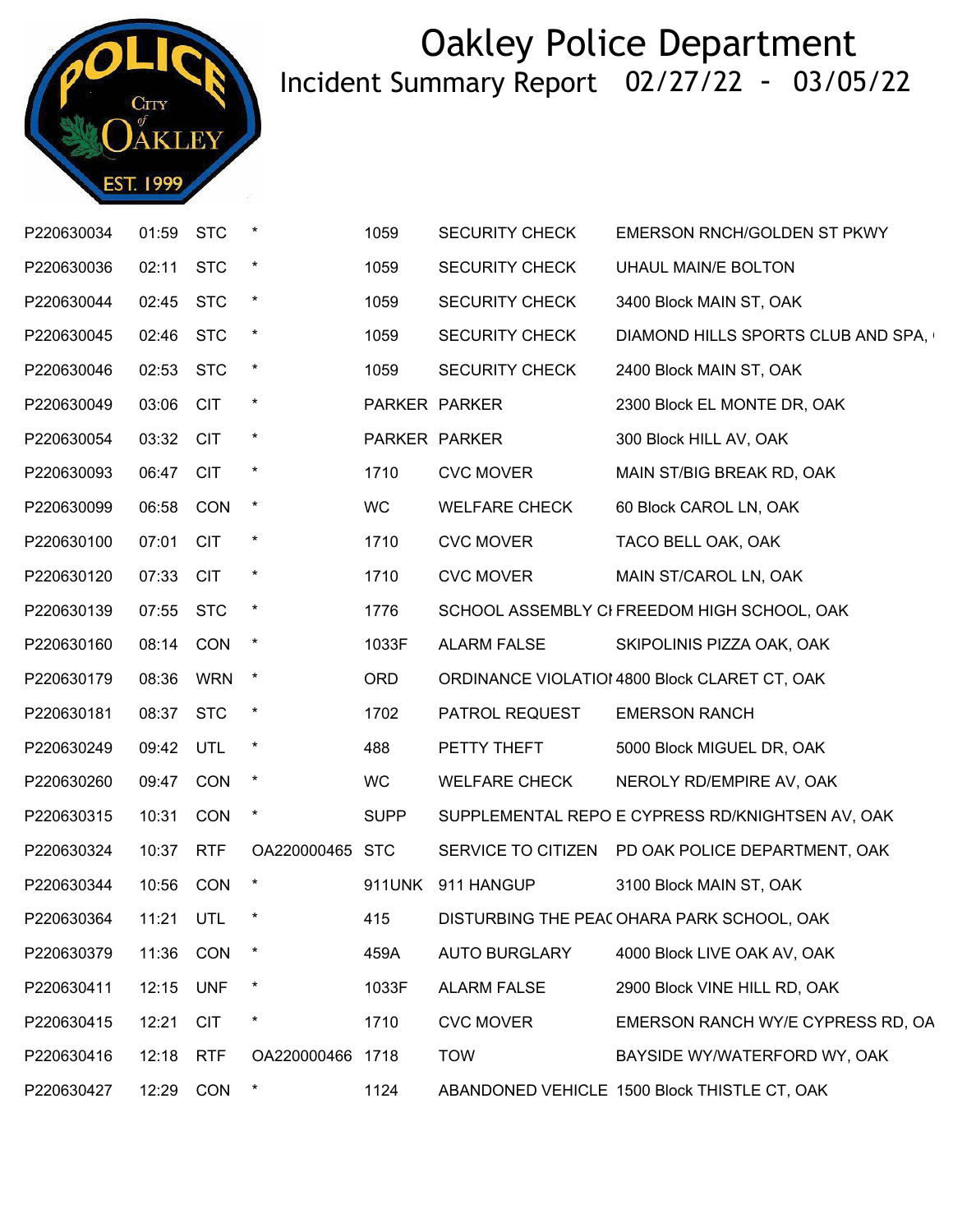

| P220630445 | 12:54     | UTL        |                 | 1732         |                          | SUSP CIRCUMSTANCE DELANEY PKWY/E CYPRESS RD, OAK |
|------------|-----------|------------|-----------------|--------------|--------------------------|--------------------------------------------------|
| P220630466 | 13:11     | <b>CIT</b> | $\star$         | 1710         | <b>CVC MOVER</b>         | E CYPRESS RD/RUBENS WY, OAK                      |
| P220630471 | 13:15     | <b>UNF</b> | $\star$         | <b>SCIRC</b> |                          | SUSPICIOUS CIRCUMS 2900 Block VINE HILL RD, OAK  |
| P220630473 | 13:16     | CON        | $\star$         | 1744         | SERVICE TO CITIZEN       | 2900 Block VINE HILL RD, OAK                     |
| P220630477 | 13:26     | <b>CIT</b> | $\star$         | 1710         | <b>CVC MOVER</b>         | <b>FRANK/E CYPR</b>                              |
| P220630479 | 13:31     | <b>CIT</b> | *               | 1710         | <b>CVC MOVER</b>         | E CYPRESS RD/RUBENS WY, OAK                      |
| P220630487 | 13:44     | <b>CIT</b> | $\ast$          | 1710         | <b>CVC MOVER</b>         | E CYPRESS RD/RUBENS WY, OAK                      |
| P220630488 | 13:42     | <b>RTF</b> | OA220000467 475 |              | <b>COUNTERFEIT</b>       | PANCHOS MARKET 2, OAK                            |
| P220630498 | 13:53     | <b>CIT</b> | *               | 1710         | <b>CVC MOVER</b>         | E CYPRESS/?                                      |
| P220630510 | 14:04     | <b>CIT</b> | *               | 1710         | <b>CVC MOVER</b>         | RUBENS WY/E CYPRESS RD, OAK                      |
| P220630516 | 14:13     | CON        | $\star$         | 1711         | <b>CVC NON MOVER</b>     | MAIN ST/SHADY OAK DR, OAK                        |
| P220630520 | 14:16     | CON        | $\star$         | 1711         | <b>CVC NON MOVER</b>     | E CYPRESS RD/RUBENS WY, OAK                      |
| P220630525 | 14:21     | <b>CIT</b> | *               | 1711         | <b>CVC NON MOVER</b>     | RUBENS WY/E CYPRESS RD, OAK                      |
| P220630528 | 14:20     | UTL        | $\star$         | 23103        | <b>RECKLESS DRIVING</b>  | MAIN ST/5TH ST, OAK                              |
| P220630530 | 14:22     | <b>STC</b> | $\ast$          | <b>STC</b>   | SERVICE TO CITIZEN       | 4500 Block FIG LN, OAK                           |
| P220630532 | 14:23     | CON        | $\star$         | 488          | PETTY THEFT              | 5000 Block MIGUEL DR, OAK                        |
| P220630552 | 14:43     | UTL        | $\star$         | 22500F       |                          | VEH BLOCKING SIDEW KENNETH LN/JANE LN, OAK       |
| P220630558 | 14:48     | CON        | $\star$         | 415C         | <b>CIVIL DISTURBANCE</b> | 4400 Block FALL LN, OAK                          |
| P220630567 | 14:57     | <b>CON</b> | $\ast$          | 1734         | <b>CIVIL</b>             | 3000 Block FRANDORAS CR, OAK                     |
| P220630579 | 15:14 CON |            | $\star$         | 1711         | <b>CVC NON MOVER</b>     | LAUREL RD/ROSE AV, OAK                           |
| P220630602 | 15:32 UTL |            |                 | 1744         | SERVICE TO CITIZEN       | 3RD ST/E HOME ST, OAK                            |
| P220630607 | 15:35     | <b>UNF</b> | *               | 1744         | SERVICE TO CITIZEN       | 4600 Block BURGUNDY DR, OAK                      |
| P220630613 | 15:47     | <b>CIT</b> | *               | 1710         | <b>CVC MOVER</b>         | W CYPRESS RD/LOIS LN, OAK                        |
| P220630621 | 16:00     | CON        | $\star$         | 415C         | <b>CIVIL DISTURBANCE</b> | 4400 Block FALL LN, OAK                          |
| P220630624 | 16:02     | <b>CIT</b> | *               | 1710         | <b>CVC MOVER</b>         | 1700 Block FAIRHAVEN CT, OAK                     |
| P220630660 | 16:47     | <b>STC</b> | $\ast$          | 1744         | SERVICE TO CITIZEN       | 4800 Block SNOWY EGRET WY, OAK                   |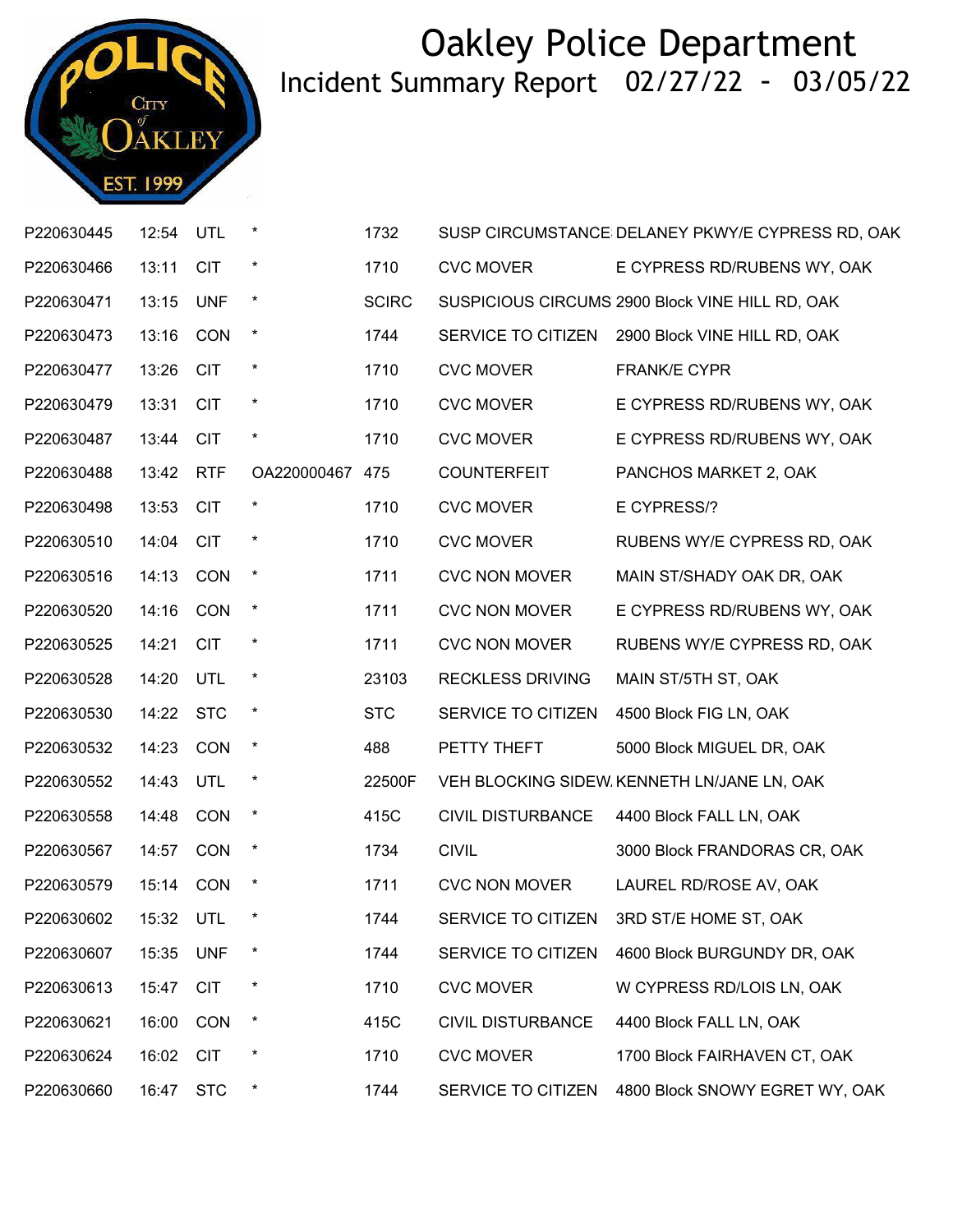

| P220630688 | 17:29     | <b>CON</b> | $\ast$           | 1744         | SERVICE TO CITIZEN                      | 3300 Block MAIN ST, OAK                               |
|------------|-----------|------------|------------------|--------------|-----------------------------------------|-------------------------------------------------------|
| P220630692 | 17:36     | <b>STC</b> | $\ast$           | 1738         | <b>OUTSIDE ASSIST</b>                   | 800 Block ALMOND DR, OAK                              |
| P220630710 | 17:54     | <b>CON</b> | $\star$          | 415C         | <b>CIVIL DISTURBANCE</b>                | 4400 Block FALL LN, OAK                               |
| P220630735 | 18:19     | <b>CON</b> | $\star$          | 1710         | <b>CVC MOVER</b>                        | MAIN ST/NORCROSS LN, OAK                              |
| P220630738 | 18:19     | UTL        | $\star$          | 1033         | <b>ALARM NFI</b>                        | 4100 Block WILBUR AV                                  |
| P220630755 | 18:42 CON |            | $\star$          | 1710         | <b>CVC MOVER</b>                        | BIG BREAK RD/VINTAGE PW, OAK                          |
| P220630822 | 19:50 STC |            | $\star$          | 1702         | PATROL REQUEST                          | SUPER CLEAN CAR WASH                                  |
| P220630860 | 20:30     | <b>RTF</b> | OA220000468 1182 |              |                                         | TC - PROPERTY DAMA(MAIN ST/LIVE OAK AV, OAK           |
| P220630862 | 20:36     | <b>CON</b> | $\star$          | 415N         | <b>LOUD NOISE</b>                       | 200 Block HARBORAGE CT, OAK                           |
| P220630865 | 20:38     | <b>CON</b> | $\ast$           | WC           | <b>WELFARE CHECK</b>                    | 1300 Block YOSEMITE CR, CLA                           |
| P220630868 | 20:40     | <b>CON</b> | $\star$          | <b>SSUBJ</b> |                                         | SUSPICIOUS SUBJECT 1000 Block LAUREL RD, OAK          |
| P220630876 | 20:50     | <b>STC</b> | $\ast$           | <b>CIVIL</b> | <b>CIVIL PROBLEM</b>                    | PD OAK POLICE DEPARTMENT, OAK                         |
| P220630890 | 21:18 UNF |            | $\star$          | <b>WC</b>    | <b>WELFARE CHECK</b>                    | 4600 Block BURGUNDY DR, OAK                           |
| P220630901 | 21:40 CAN |            | $\star$          | 415UG        | UNWANTED GUEST                          | LUCKY OAK, OAK                                        |
| P220630904 | 21:42     | UNF        | $\ast$           | <b>SSUBJ</b> | <b>SUSPICIOUS SUBJECT Not Available</b> |                                                       |
| P220630905 | 21:47 ARR |            | OA220000469 2800 |              | <b>FAILURE TO OBEY</b>                  | <b>CLOVERBROOK NB</b>                                 |
| P220630921 | 22:18     | <b>CON</b> | $\star$          | 1744         |                                         | SERVICE TO CITIZEN CHEVRON OAK X MAIN BRIDGEHEAD, OAK |
| P220630954 | 22:56     | CON        | $\ast$           | 1715         | SUSP VEHICLE STOP CYPRESS/MAIN          |                                                       |
| P220630961 | 22:58     | ARR        | OA220000470 243E |              |                                         | BATTERY DOMESTIC N 200 Block SPINDRIFT CT, OAK        |
| P220630983 | 23:24 CON |            | $\star$          | <b>WC</b>    | <b>WELFARE CHECK</b>                    | Not Available                                         |
| P220630985 |           | 23:27 UTL  | $\star$          | 415V         | VERBAL DISPUTE Not Available            |                                                       |
| P220630988 | 23:31 CON |            | $\ast$           | 1744         | SERVICE TO CITIZEN                      | Not Available                                         |
| 3/5/2022   |           |            |                  |              |                                         |                                                       |
| P220640011 | 00:22 UTL |            | $\ast$           | 1033         | <b>ALARM NFI</b>                        | 80 Block CAROL LN, OAK                                |
| P220640023 | 00:50 STC |            | $\ast$           | 1738         | <b>OUTSIDE ASSIST</b>                   | <b>WB 4/E 18TH</b>                                    |
| P220640033 | 01:13     | $\star$    | $\ast$           | 1742         | <b>REPORT WRITING</b>                   | PD OAK POLICE DEPARTMENT, OAK                         |
|            |           |            |                  |              |                                         |                                                       |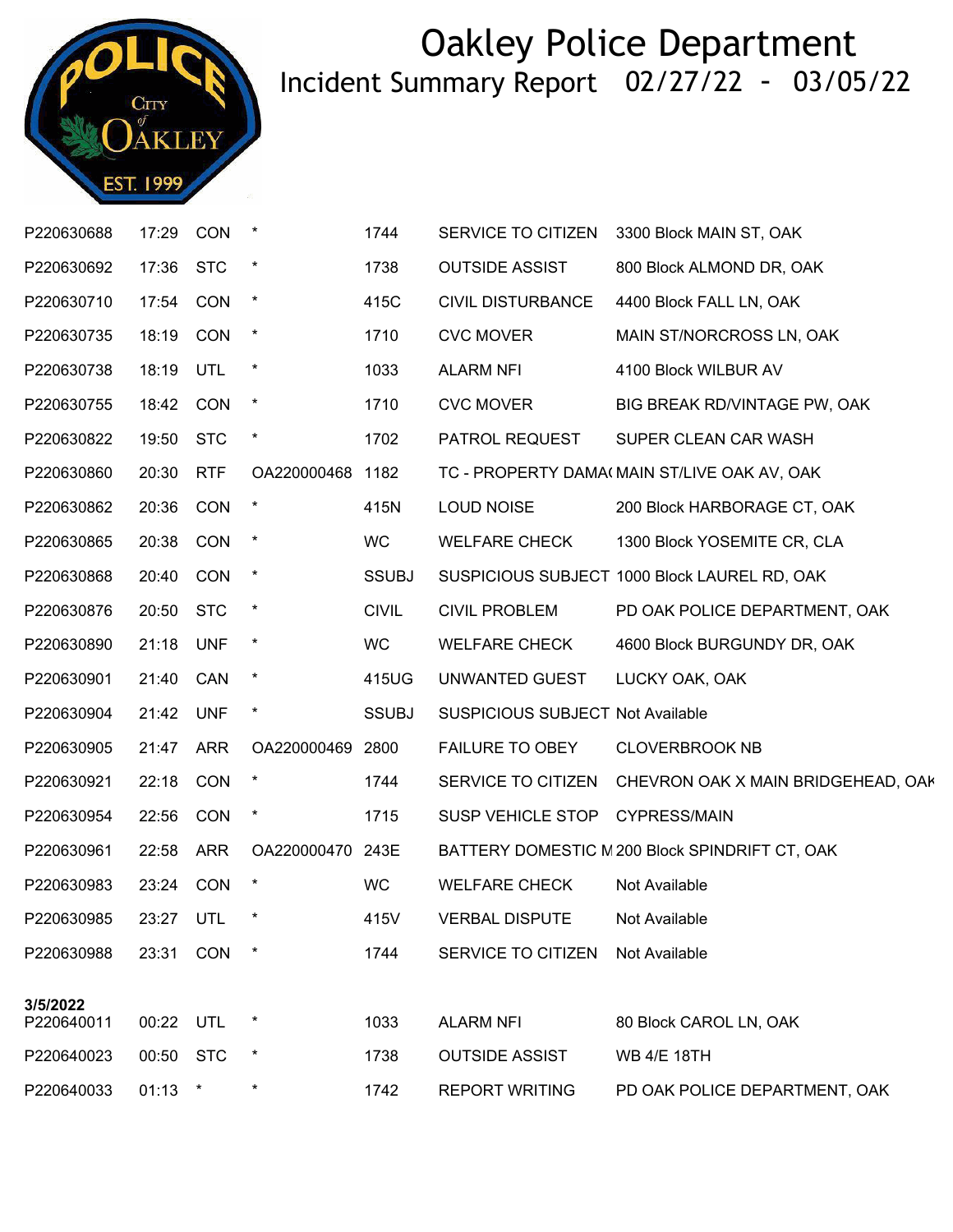

| P220640077 | 03:26     | <b>UNF</b> | $\star$          | 1033A       | ALARM AUDIBLE           | 1000 Block VINEYARD DR, OAK                     |
|------------|-----------|------------|------------------|-------------|-------------------------|-------------------------------------------------|
| P220640087 | 04:10     | UTL        | $\star$          | 911UNK      | 911 HANGUP              | 50 Block CAROL LN, OAK                          |
| P220640091 | 04:32     | UTL        | $\star$          | 911UNK      | 911 HANGUP              | 300 Block MALICOAT AV, OAK                      |
| P220640110 | 05:50     | <b>CON</b> | $\star$          | <b>STC</b>  | SERVICE TO CITIZEN      | 1800 Block LOCKE CT, OAK                        |
| P220640118 | 06:22     | <b>UNF</b> | $\star$          | 1033F       | <b>ALARM FALSE</b>      | FREEDOM HIGH SCHOOL, OAK                        |
| P220640128 | 06:57     | CON        | $\star$          | 1734        | <b>CIVIL</b>            | 400 Block AVANTI WY, OAK                        |
| P220640138 | 07:18     | <b>CIT</b> | $\ast$           | 1712        | <b>PARKER</b>           | ESSEX CT/TUDOR CT, OAK                          |
| P220640140 | 07:22     | CON        | $\star$          | <b>STC</b>  | SERVICE TO CITIZEN      | 1800 Block LOCKE CT, OAK                        |
| P220640169 | 08:17     | <b>STC</b> | $\star$          | <b>SUPP</b> |                         | SUPPLEMENTAL REPO MAIN ST/LIVE OAK AV, OAK      |
| P220640178 | 08:32     | CON        | $\star$          | 1033F       | <b>ALARM FALSE</b>      | 2200 Block EL LAGO DR, OAK                      |
| P220640191 | 08:59     | <b>CIT</b> | $\star$          | 1711        | <b>CVC NON MOVER</b>    | GROCERY OUTLET OAK, OAK                         |
| P220640192 | 08:58     | <b>STC</b> | $\star$          | 911UNK      | 911 HANGUP              | 4700 Block DUARTE AV, OAK                       |
| P220640200 | 09:20     | <b>UTL</b> | $\star$          | 22500E      |                         | VEH BLOCKING DRIVE\ 400 Block W RUBY ST, OAK    |
| P220640222 | 09:47     | <b>UNF</b> | $\star$          | 1033F       | <b>ALARM FALSE</b>      | 10 Block BAYBERRY CT, OAK                       |
| P220640230 | 10:03     | <b>UNF</b> | $\star$          | 1033F       | <b>ALARM FALSE</b>      | 2100 Block MAIN ST, OAK                         |
| P220640279 | 11:23     | <b>ARR</b> | OA220000471      | 1760        | <b>WARRANT ARREST</b>   | OAKLEY REC CENTER/OHARA                         |
| P220640306 | 11:55     | CON        | $\star$          | 417         |                         | BRANDISHING WEAPOI E CYPRESS RD/MAIN ST, OAK    |
| P220640326 | 12:16     | CON        | $\star$          | 1739        |                         | SUPPLEMENTAL REPO CLOVERBROOK AV/LAUREL RD, OAK |
| P220640327 | 12:21     | CON        | $\star$          | 1711        | <b>CVC NON MOVER</b>    | MAIN ST/HALL ST, OAK                            |
| P220640328 | 12:19     | CON        | $\ast$           | 1734        | <b>CIVIL</b>            | 80 Block CUNHA CT, OAK                          |
| P220640340 | 12:35 RTF |            | OA220000472 5305 |             | <b>IDENTITY THEFT</b>   | 800 Block CHIANTI WY, OAK                       |
| P220640349 | 12:52     | <b>RTF</b> | OA220000473 5150 |             |                         | MENTALLY ILL COMMIT 300 Block COOLCREST DR, OAK |
| P220640350 | 12:55     | <b>CON</b> | $\ast$           | 415NBR      | <b>NEIGHBOR DISPUTE</b> | Not Available                                   |
| P220640364 | 13:12     | <b>RTF</b> | $\ast$           | 1739        |                         | SUPPLEMENTAL REPO 800 Block CHIANTI WY, OAK     |
| P220640395 | 14:06     | <b>CON</b> | $\star$          | 1744        |                         | SERVICE TO CITIZEN DEL ANTICO AV/MAIN ST, OAK   |
| P220640416 | 14:36     | <b>UNF</b> | $\ast$           | 1744        | SERVICE TO CITIZEN      | DAFFODIL DR/GERANIUM DR, OAK                    |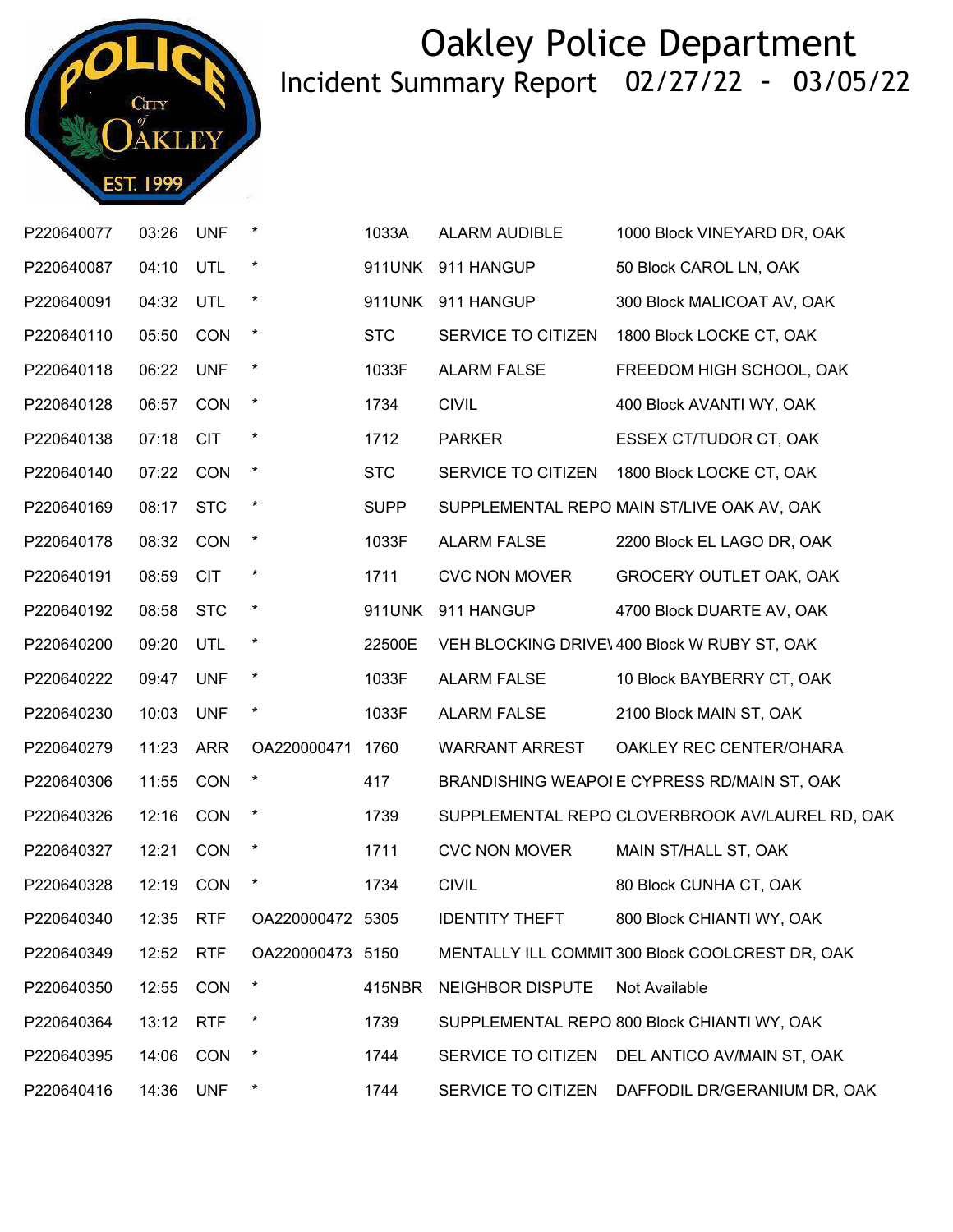

| P220640418 | 14:38 | <b>ARR</b> | OA220000474 243E |              |                                   | BATTERY DOMESTIC M 100 Block WILLOWRUN WY, OAK  |
|------------|-------|------------|------------------|--------------|-----------------------------------|-------------------------------------------------|
| P220640432 | 14:53 | CON        | $\star$          | 1739         |                                   | SUPPLEMENTAL REPO 300 Block COOLCREST DR, OAK   |
| P220640436 | 14:57 | <b>UNF</b> | $\ast$           | 1033F        | <b>ALARM FALSE</b>                | 4800 Block DUARTE AV, OAK                       |
| P220640444 | 15:07 | UTL        | $\ast$           | 911UNK       | 911 HANGUP                        | VINTAGE DR/OHARA AV, OAK                        |
| P220640457 | 15:21 | <b>CON</b> | $\star$          | 415V         | <b>VERBAL DISPUTE</b>             | 900 Block ROSEMARY LN, OAK                      |
| P220640461 | 15:26 | CON        | $\ast$           | 1739         |                                   | SUPPLEMENTAL REPO 300 Block COOLCREST DR, OAK   |
| P220640512 | 16:36 | UTL        | $\star$          | 370          | PUBLIC NUISANCE                   | ALDER DR/W CYPRESS RD, OAK                      |
| P220640523 | 16:57 | <b>CIT</b> | $\star$          | 1710         | <b>CVC MOVER</b>                  | EMPIRE AV/OAKLEY RD, OAK                        |
| P220640546 | 17:25 | <b>CON</b> | $\ast$           | 647C         | <b>PANHANDLING</b>                | <b>GROCERY OUTLET OAK, OAK</b>                  |
| P220640558 | 17:45 | CON        | $\ast$           | <b>SCIRC</b> |                                   | SUSPICIOUS CIRCUMS 200 Block ALMONDTREE LN, OAK |
| P220640597 | 18:47 | CON        | $\ast$           | 1711         | <b>CVC NON MOVER</b>              | MAIN ST/ROSE AV, OAK                            |
| P220640598 | 18:51 | UTL        | $\ast$           | 1744         | SERVICE TO CITIZEN                | JERSEY ISLAND RD/E CYPRESS RD, KNI              |
| P220640603 | 18:53 | UTL        | $^{\star}$       | 415M         | <b>LOUD MUSIC</b>                 | BAYSIDE WY/BAYVIEW DR, OAK                      |
| P220640620 | 19:20 | <b>STC</b> | $\star$          | 1715         | SUSP VEHICLE STOP                 | 1400 Block QUAIL VALLEY RUN, OAK                |
| P220640636 | 19:34 | CON        | $\ast$           | <b>FINFO</b> | FIRE/EMS RESPONSE I Not Available |                                                 |
| P220640639 | 19:38 | CON        | $\ast$           | 1736         |                                   | OTHER NON CRIMINAL 800 Block RIVERROCK DR, OAK  |
| P220640666 | 20:11 | CON        | $\star$          | 1711         | <b>CVC NON MOVER</b>              | MAIN ST/TEAKWOOD DR, OAK                        |
| P220640687 | 20:30 | <b>CON</b> | $\ast$           | 1711         | <b>CVC NON MOVER</b>              | MAIN/CYPRESS                                    |
| P220640696 | 20:44 | <b>CON</b> | $\ast$           | 1711         | <b>CVC NON MOVER</b>              | VINTAGE PW/BIG BREAK RD, OAK                    |
| P220640700 | 20:45 | UTL        | $\ast$           |              | 911UNK 911 HANGUP                 | 2100 Block LAUREL RD, OAK                       |
| P220640710 |       | 21:05 CON  |                  | 1711         | <b>CVC NON MOVER</b>              | EMPIRE AV/OAKLEY RD, OAK                        |
| P220640727 | 21:17 | CON        | $\ast$           | 1710         | <b>CVC MOVER</b>                  | LAUREL RD/OHARA AV, OAK                         |
| P220640736 | 21:28 | CON        | $\ast$           | 1710         | <b>CVC MOVER</b>                  | MAIN/2ND                                        |
| P220640749 | 21:47 | <b>STC</b> | $\ast$           | 1126         |                                   | OCCUPIED STALLED VI MAIN ST/BIG BREAK RD, OAK   |
| P220640760 | 21:58 | CON        | $\ast$           | 1711         | <b>CVC NON MOVER</b>              | MAIN/CYPRESS                                    |
| P220640772 | 22:11 | <b>UNF</b> | $\ast$           | <b>SCIRC</b> |                                   | SUSPICIOUS CIRCUMS 400 Block W RUBY ST, OAK     |